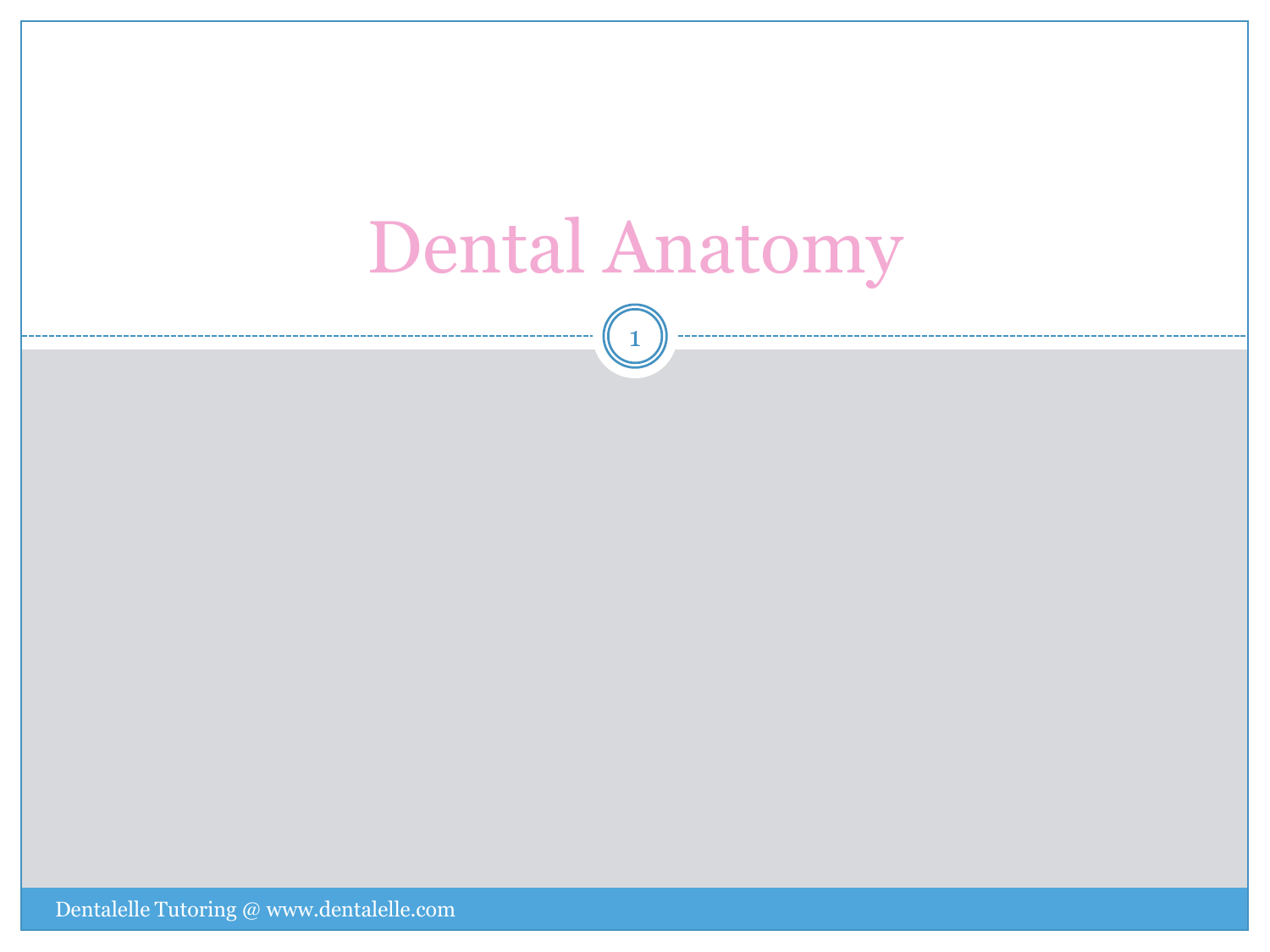#### **Skull Anterior View**

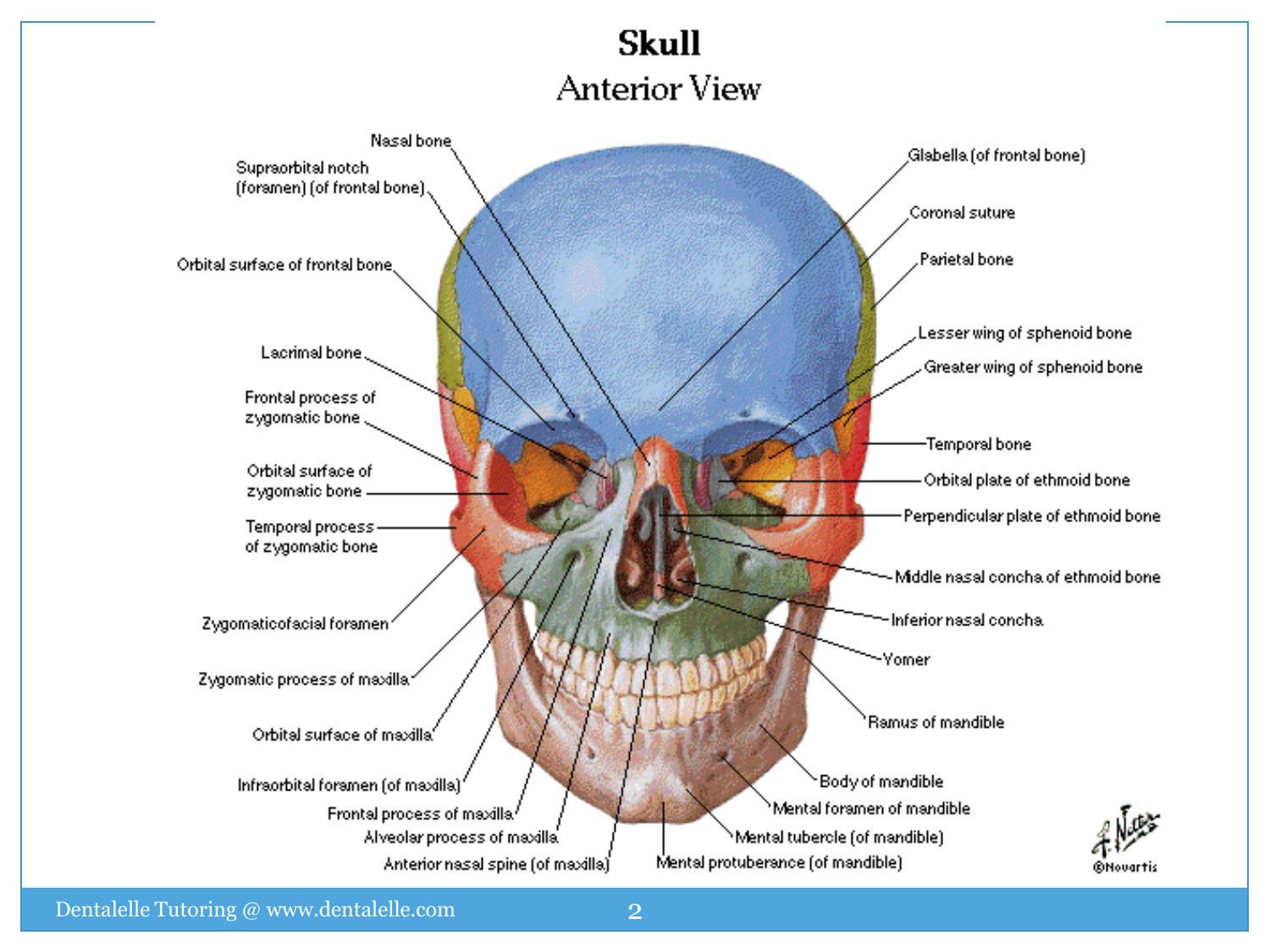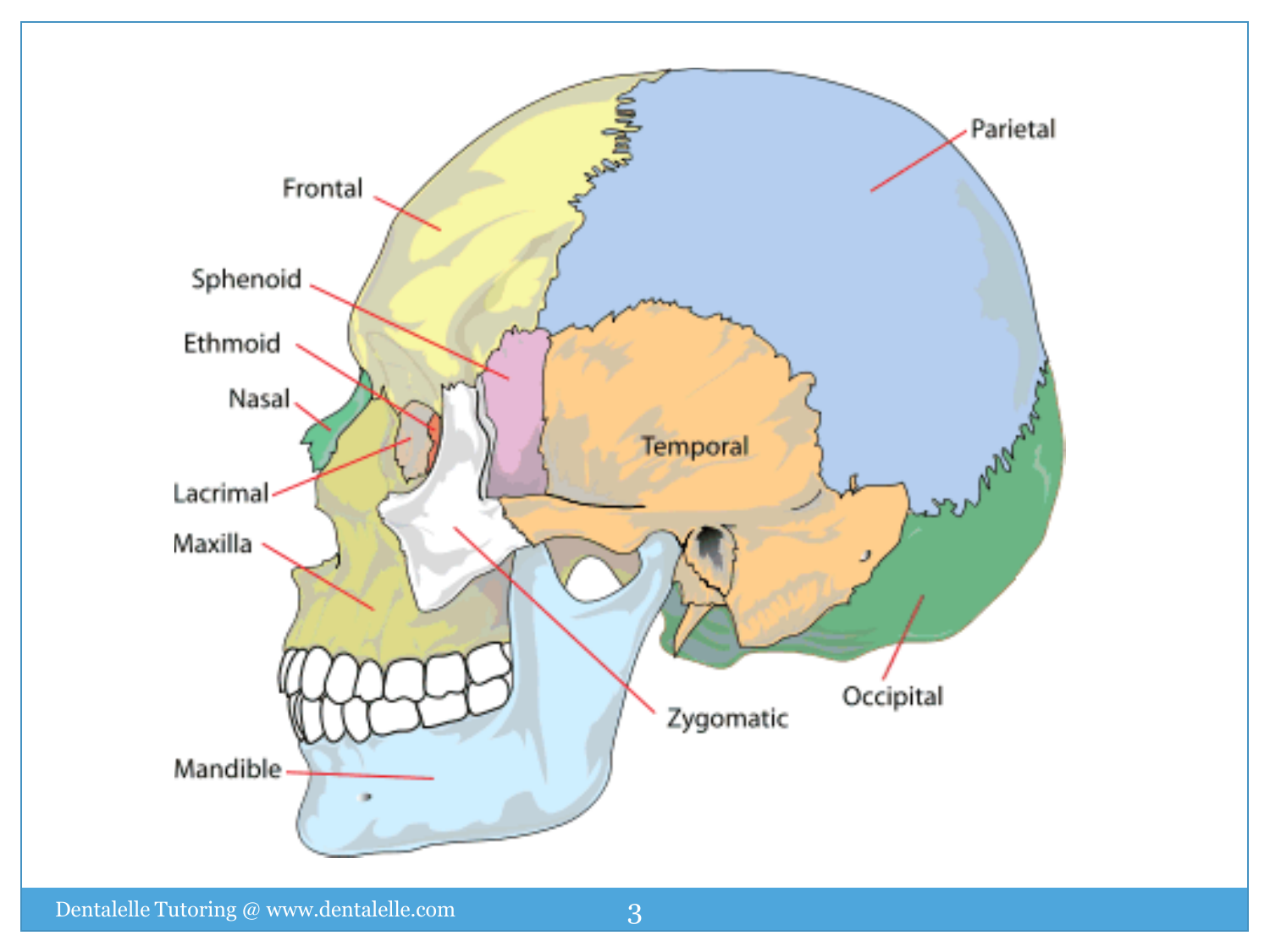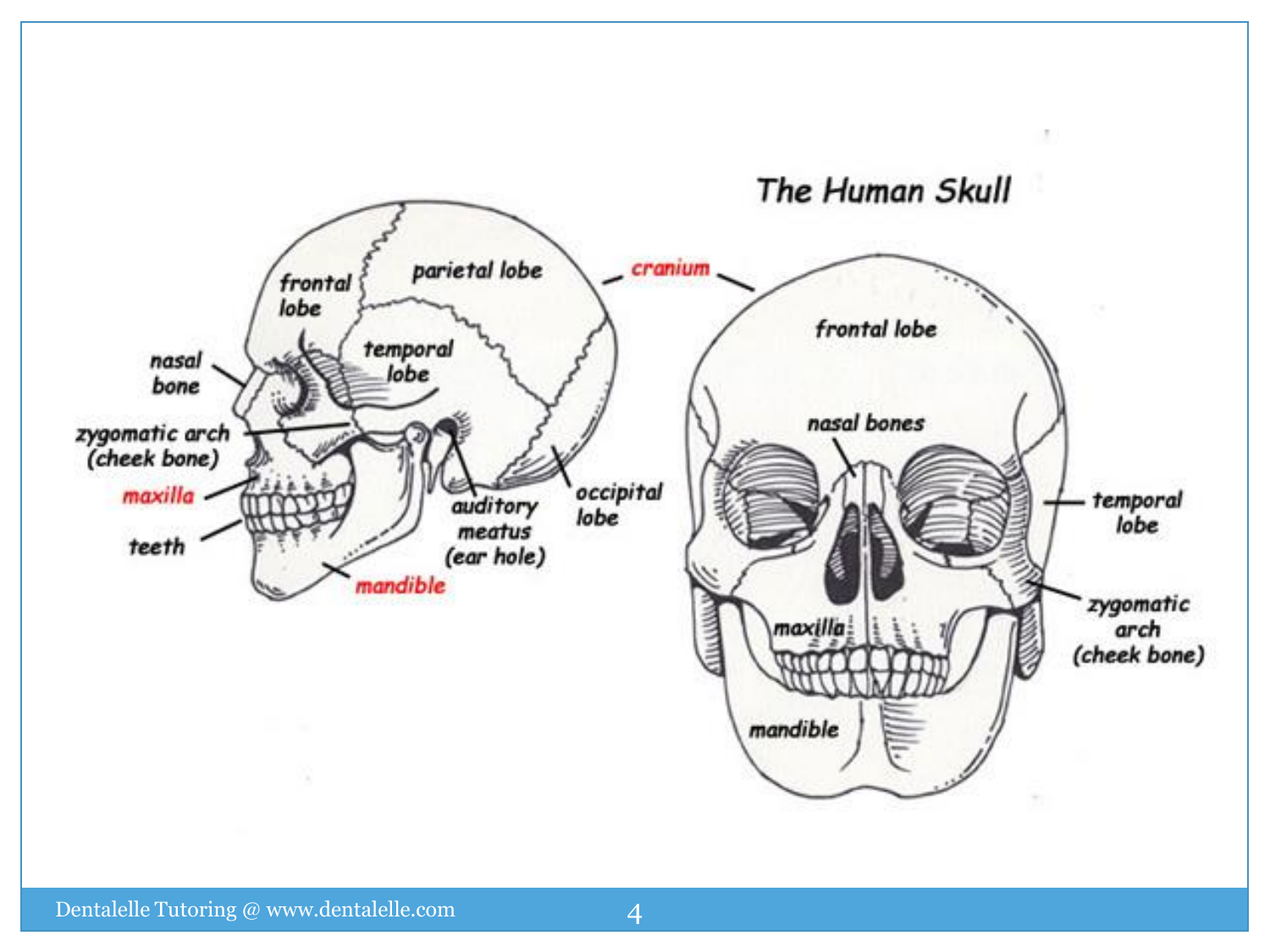# Paired Cranial Bones

 $\sqrt{5}$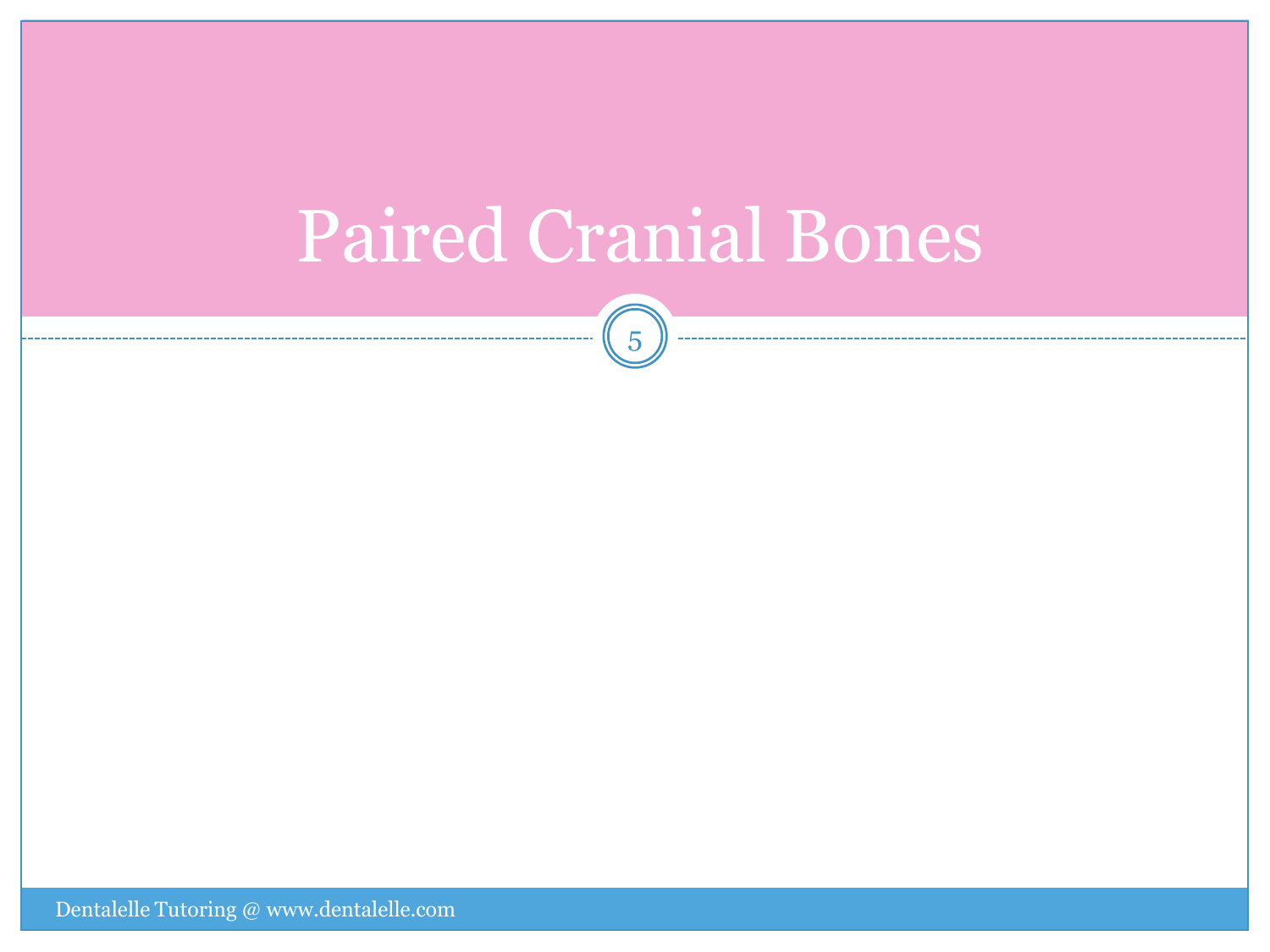### Parietals

- The **Parietals** are paired left and right. Externally, each possess a **Superior**, and **Inferior Temporal Line**, to which the temporal muscle is attached. The lines run from the **Frontal Crest** of the anterior frontal bone to the **Supra-Mastoid Crest** on the posterior portion of the temporal bone. The parietals articulate with each other by way of the **Mid-Sagittal Suture**, and with the frontal bone anteriorly by way of the **Coronal Suture**. These two sutures generally form a right angle with one another. Posteriorly, the parietals articulate with the **Occipital Bone** by way of the **Lambdoid Suture**. The intersection of the **Lambdoid** and **Sagittal Sutures** approximate a 120 degree angle on each of the parietals and the occipital bone. Among the sutures the Lambdoid is by far more serrated than either the Sagittal or the Coronal. Inferiorly the Parietal articulates with the temporal bone by way of the **Squamosal** and **Parieto-Mastoid Sutures**. On the external surface near the center of the bone is the **Parietal Eminence**. Slightly posterior to the eminence there may be a **Parietal Foramen**.
- Internally, the bones possess a number of **Meningeal Groves** as well as perhaps some number of **Arachnoid Foveae**. The groves generally branch from the inferior/anterior edge of the bone to superior/posterior, while the foveae are frequently found along the sagittal suture. At the area of intersection of the lambdoid and parieto-mastoid sutures there is a brief portion of the **Sigmoid** (i.e., Transverse) **Sulcus**.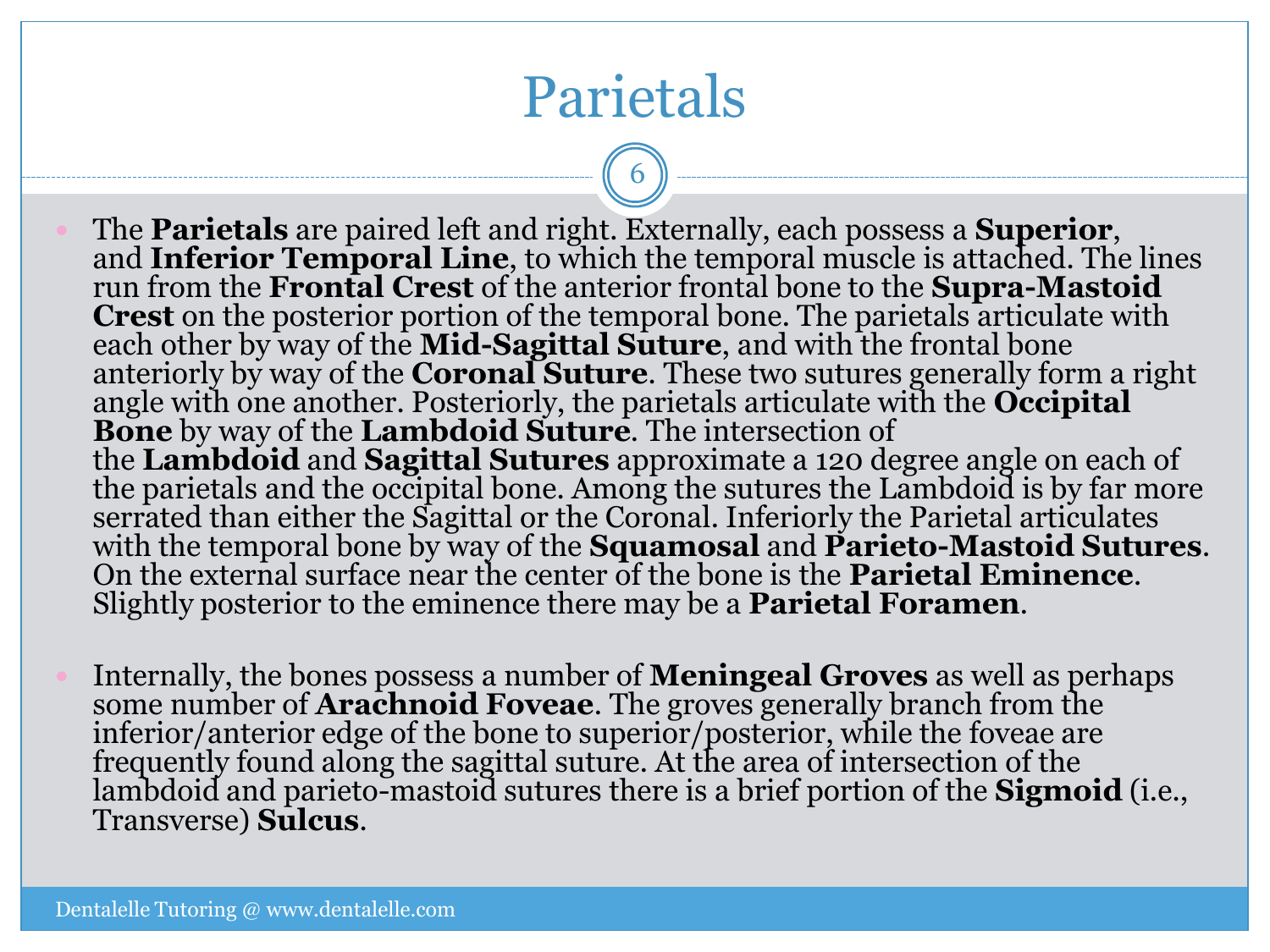#### Temporal Bone

- The **Temporal Bone** is another paired cranial bone which is difficult to describe due to its various features, and projections. It consists of two major portions, the **Squamous Portion**, which is flat or fan-like and projects superiorly from the other, very thick and rugged portion, the **Petrosal Portion**.
- The squamous portion assists in forming the **Squamous Suture** which separates the temporal bone from the adjacent and partially underlying parietal bone. The petrosal portion contains the cavity of the middle ear and all the ear ossicles; the Malleus, Incas and Stapes. This portion projects anterior and medially beneath the skull. Projecting inferiorly from the petrosal portion is the slender **Styloid Process** which is of variable length. The styloid process serves as a muscle attachment for various thin muscles to the tongue and other structures in the throat. Externally the petrosal portion possesses the **External Auditory Meatus** while internally there is an **Internal Auditory Meatus**. Anterior to the external meatus the **Zygomatic Process** has its origin. This process projects forward toward the face and its articulation with the temporal process of the zygomatic. Just anterior of the external meatus and inferior of the origin of the zygomatic process is the **Glenoid** or **Mandibular Fossa** which assists in forming the shallow socket of the **Tempro-Mandibular Joint**. Posterior to the external auditory meatus is the inferiorly projecting **Mastoid Process** which serves as an attachment for the sternocleidomastoid muscle. Above the mastoid process is the **Supramastoid Crest** to which the posterior portion of the temporal muscle is attached.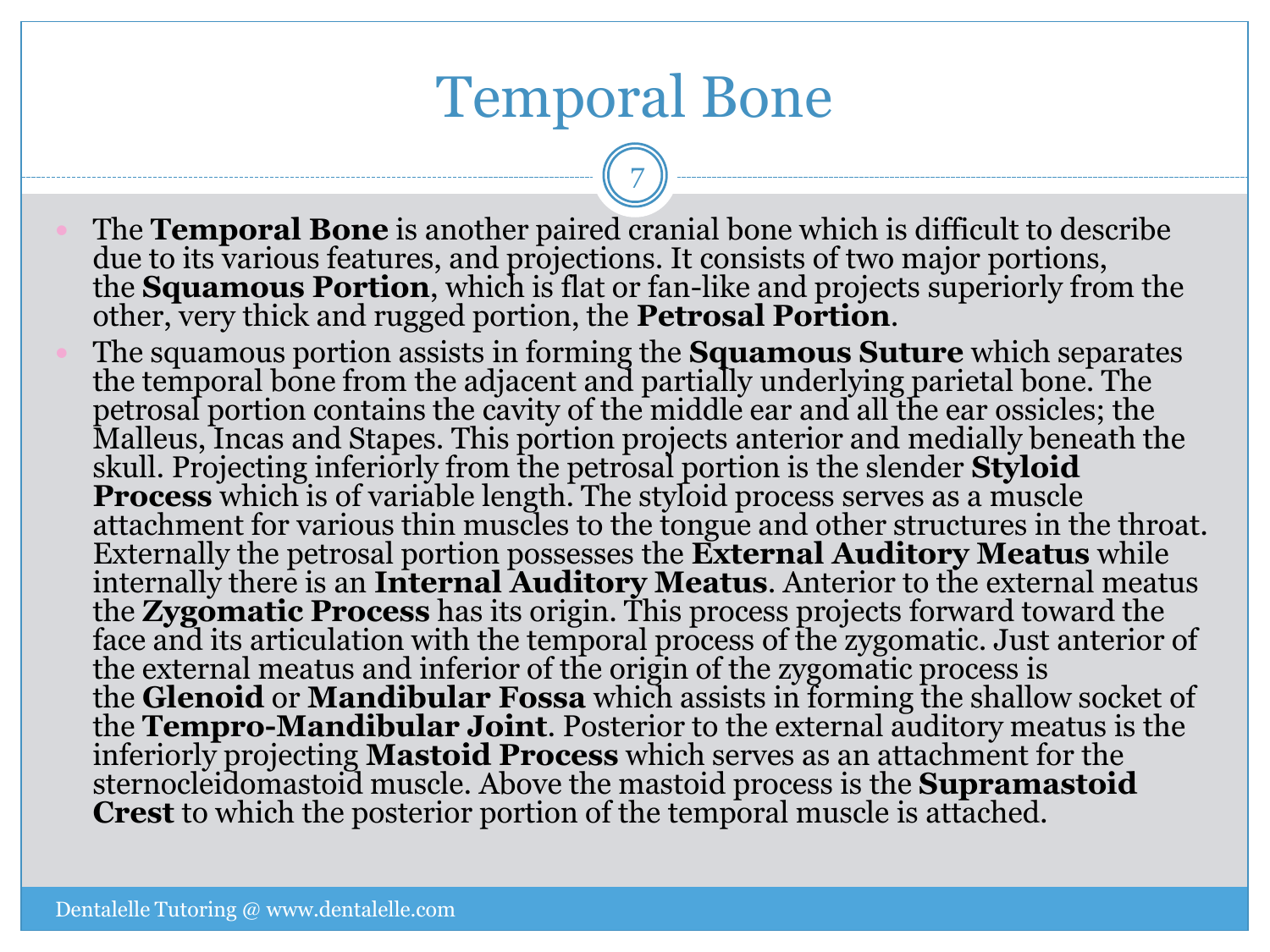# Unpaired Cranial Bones

8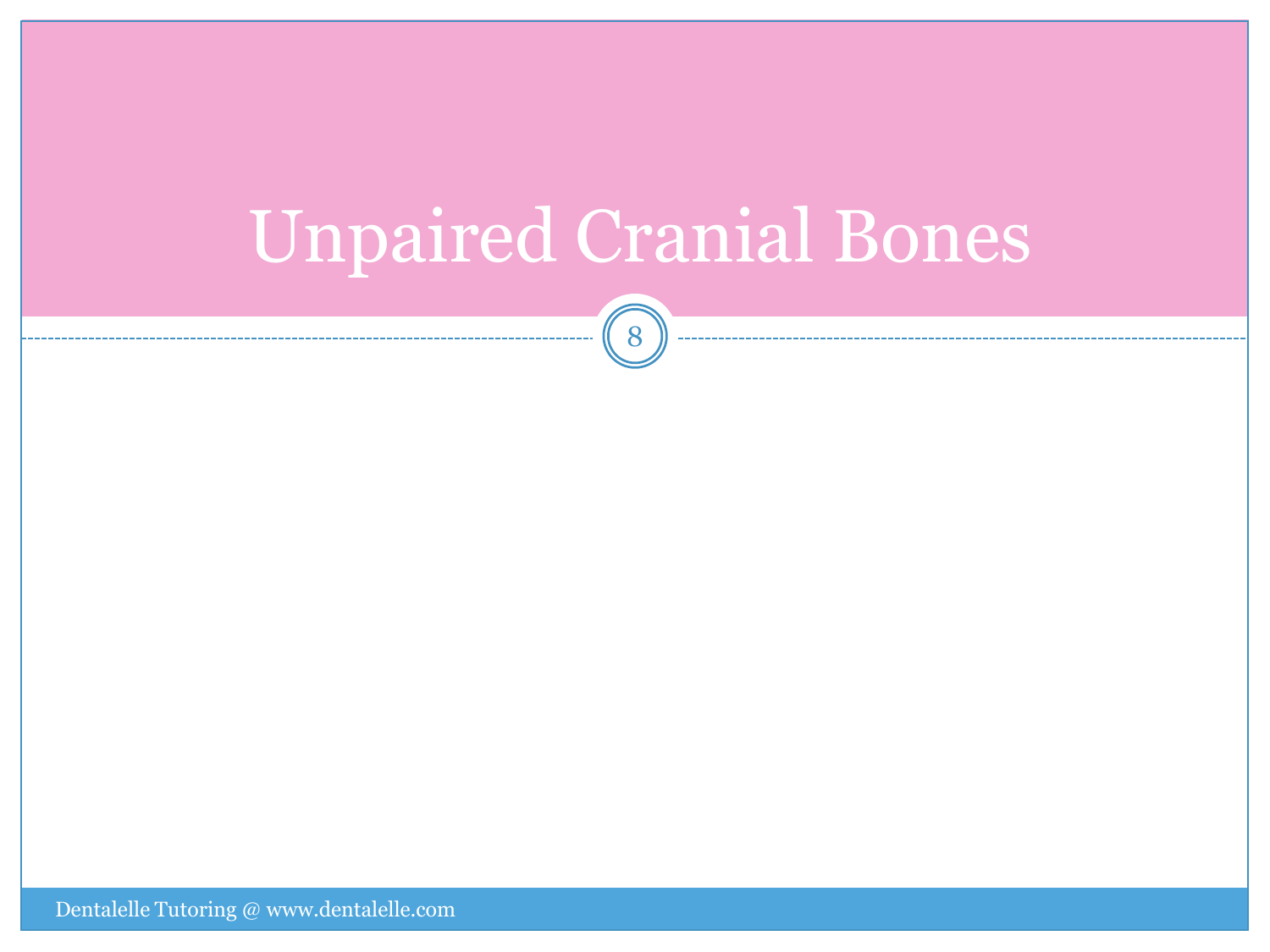#### The Frontal Bone

- The frontal bone may be divided into two main portions, a vertical squamous portion which articulates with the paired parietals along the **Coronal Suture** and forms the forehead, and two orbital plates, which contribute to the ceiling and lateral walls of the left and right eye orbits. On the external surface the squamous portion frequently possesses a left and right **Frontal Eminence**. Additionally, the bone possesses two **Supra-Orbital Ridges** (i.e., Superciliary or Brow Ridges) which are bumps above each of the eye orbits. In early hominids these ridges formed a **Torus** or large shelf-like process protruding from above the eyes. Associated with each **Superior Orbital Margin** of the eye orbit the frontal bone may posses a **Supra-Orbital Notch** or if completely surrounded by bone, a **Supra-Orbital Foramen**. Above the fronto-nasal suture which allows articulation between the frontal and nasal bones there is generally a trace of the vertical **Metopic Suture**. In early life the metopic suture divided the frontal bone into left and right halves. With in the bone, and above and the metopic suture, is the **Frontal Sinus**. The left and right **Frontal Crest**, begins at each **Zygomatic Process** of the frontal bone, and provides the anterior origin of the **Temporal Line** to which the left and right temporal muscle is attached.
- Internally, the frontal bone possesses the **Median Sagittal** (i.e., Sagittal-Frontal) **Crest** which separates the two frontal hemispheres of the brain.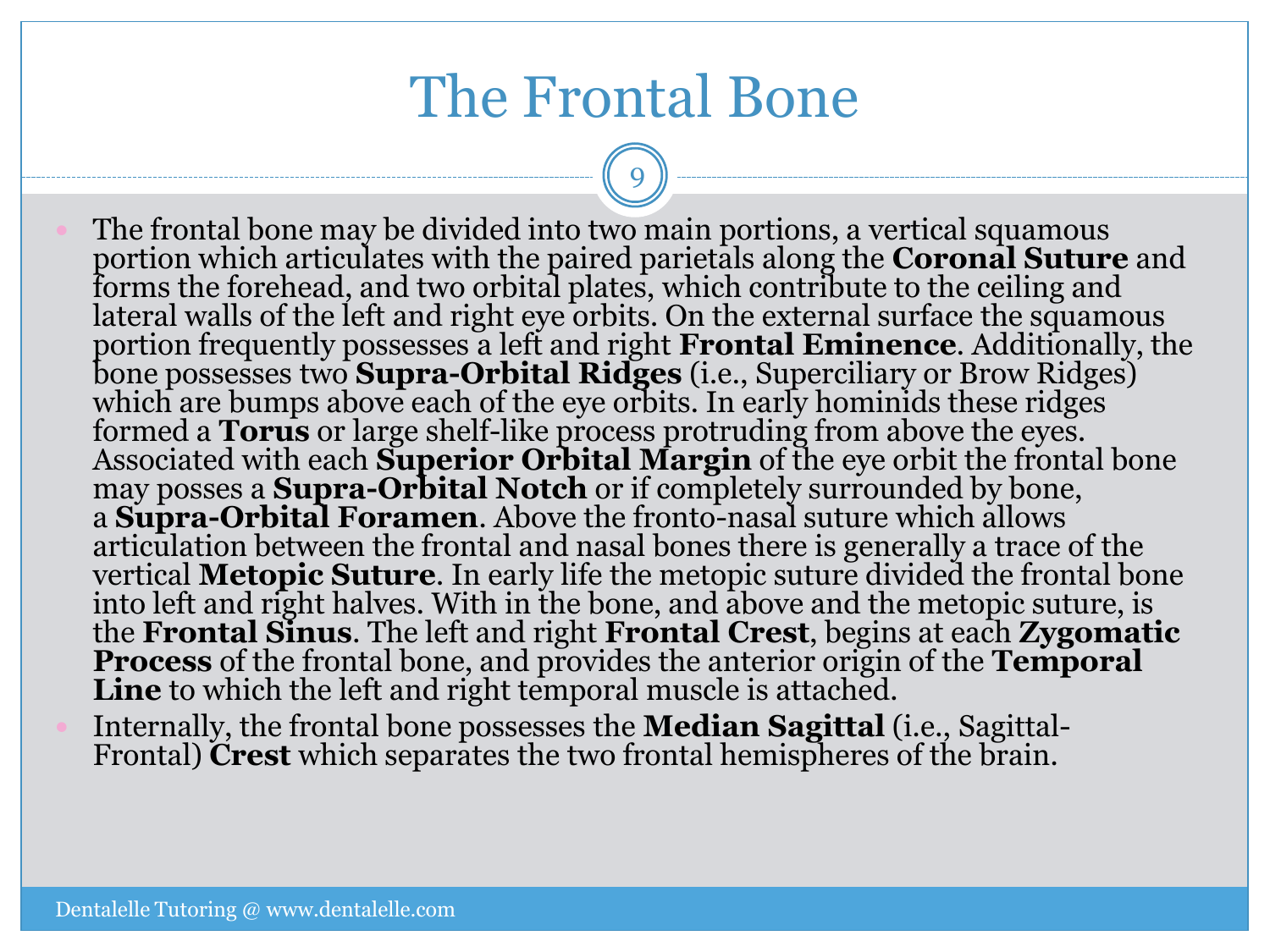#### The Occipital Bone

- The **Occipital Bone** consists of a large squamous, or flattened portion separated from a small thick basal portion by the **Foramen Magnum** on either side of which is a left or right **Occipital Condyle**. The occipital condyles articulate with the first cervical vertebrae (the **Atlas**). Externally, the squamous portion of the bone possesses **Superior, Middle**, and **Inferior Nuchal Lines** to which the muscles at the back of the neck are attached. The **External Occipital Protuberance** lies on the superior nuchal line in the mid-sagittal plain. Lateral to each occipital condyle are the **Condylar Fossae** and **Foramen** while the **Hypoglossal Canal** is medial to them.
- Internally, are the **Sagittal** and **Transverse Sulci**, or grooves which converge at the **Confluence of Sinuses**. A single internal **Occipital Protuberance** or **Cruciform Eminence** is also found in this area. Running inferior from the eminence to the foramen magnum is the **Internal Occipital Crest** which separates the **Cerebellar Fossae**. The transverse sulci assist in directing the developing jugular vein to the **Jugular Notch** on either side of the basilar portion of the occipital.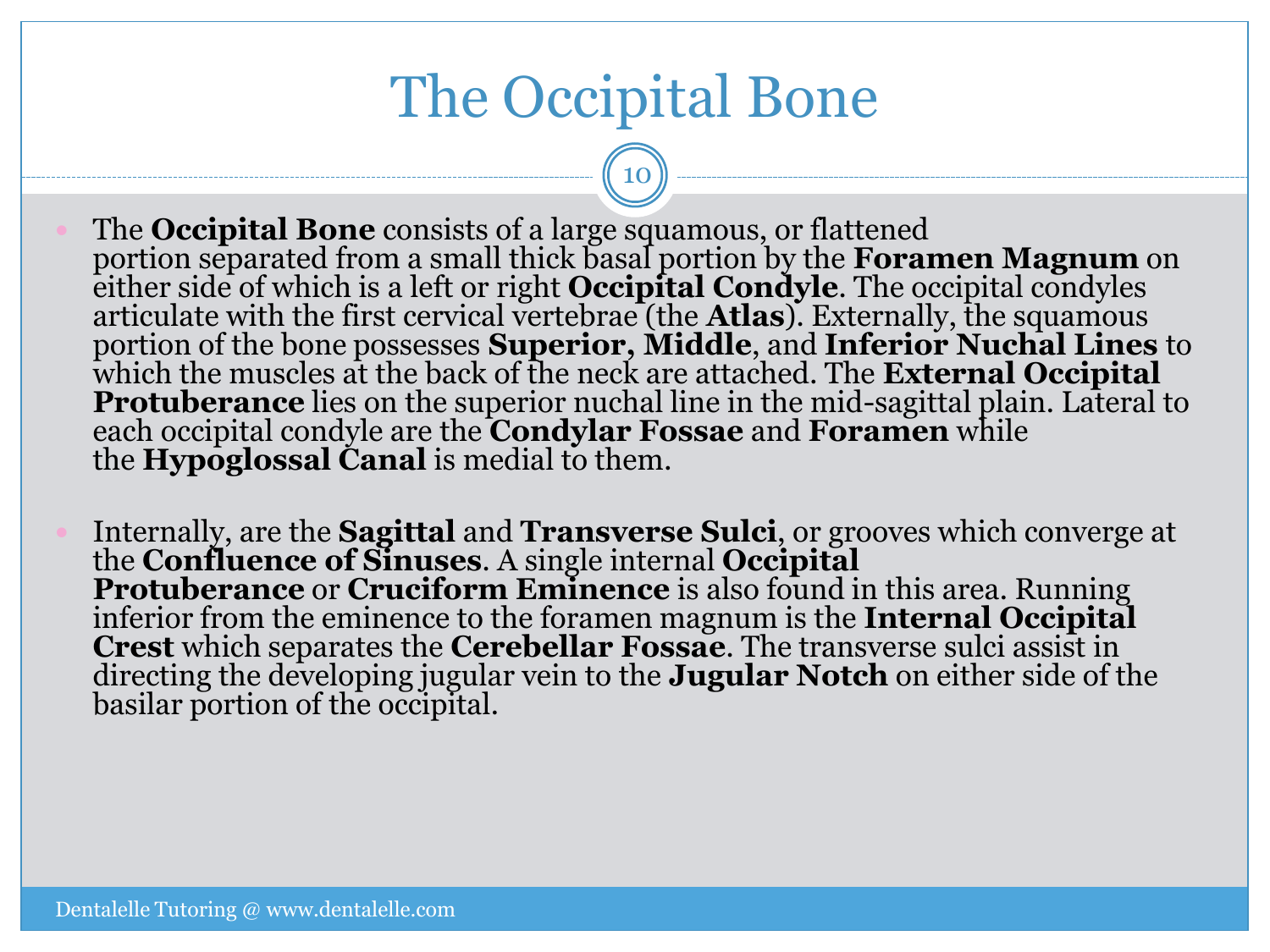#### The Sphenoid

- The **Sphenoid** has a number of features and projections, which allow it to be seen from various views of the skull. It is a single bone that runs through the mid-sagittal plane and aids to connect the cranial skeleton to the facial skeleton. It consists of a hollow body, which contains the **Sphenoidal Sinus**, and three pairs of projections: the more superior **Lesser Wings**, the intermediate **Greater Wings**, and the most inferior projecting **Pterygoid Processes**. Internally upon the body is the **Sella Turcica** where the pituitary gland rests in life. The smaller lesser wings possesses the **Optic Foramen** through which the optic or second cranial nerve passes before giving rise to the eye.
- The **Supra-Orbital Fissure** separates the lesser wing superiorly from the greater wing below and can best be viewed on the posterior wall of each eye orbit. The left and right greater wings assist in forming the posterior wall of each of the eye orbits where it forms an **Orbital Plate**.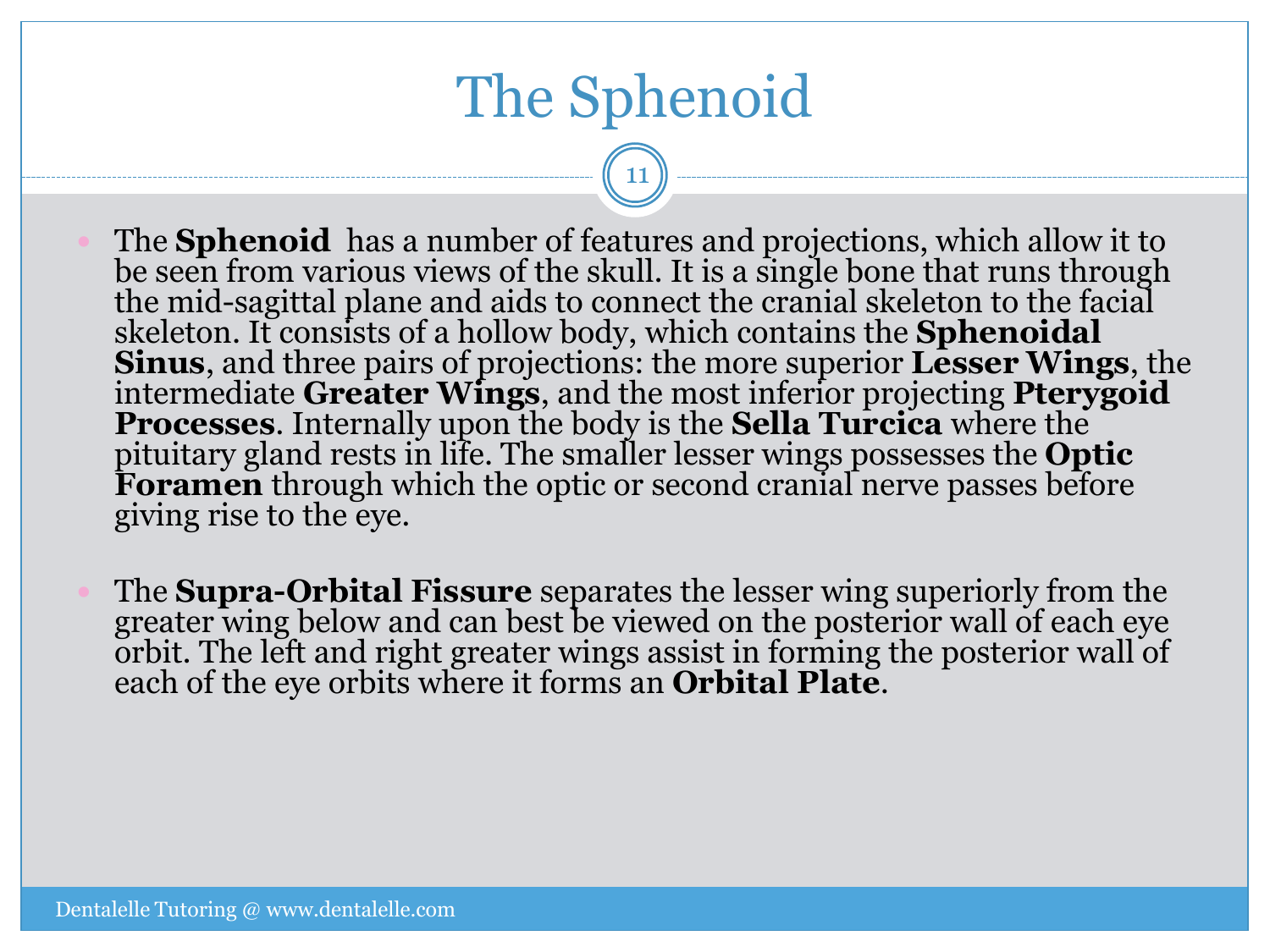### Continued

- Just inferior to the supra-orbital fissure near the body of the sphenoid, each of the greater wings also possess a **Foramen Rotundum** which in life transmits the maxillary branch of the fifth, or trigeminal, cranial nerve. Each of these wings also possesses a much larger **Foramen Ovale** more laterally, which transmits the mandibular branch of the same nerve. More posteriorly is the smallest of the three pairs of foramena, the **Foramen Spinosum** which transmits the middle meningeal vessels and nerve to the tissues covering the brain.
- The left and right pterygoid processes project inferiorly from near the junction of each of the greater wings with the body of the sphenoid. These processes run along the posterior portion of the nasal passage toward the palate. Each process is formed from a **Medial** and **Lateral Pterygoid Plate** to which the respective medial and lateral pterygoid muscle is attached during life. In life the muscles assist in creating the grinding motion associated with chewing.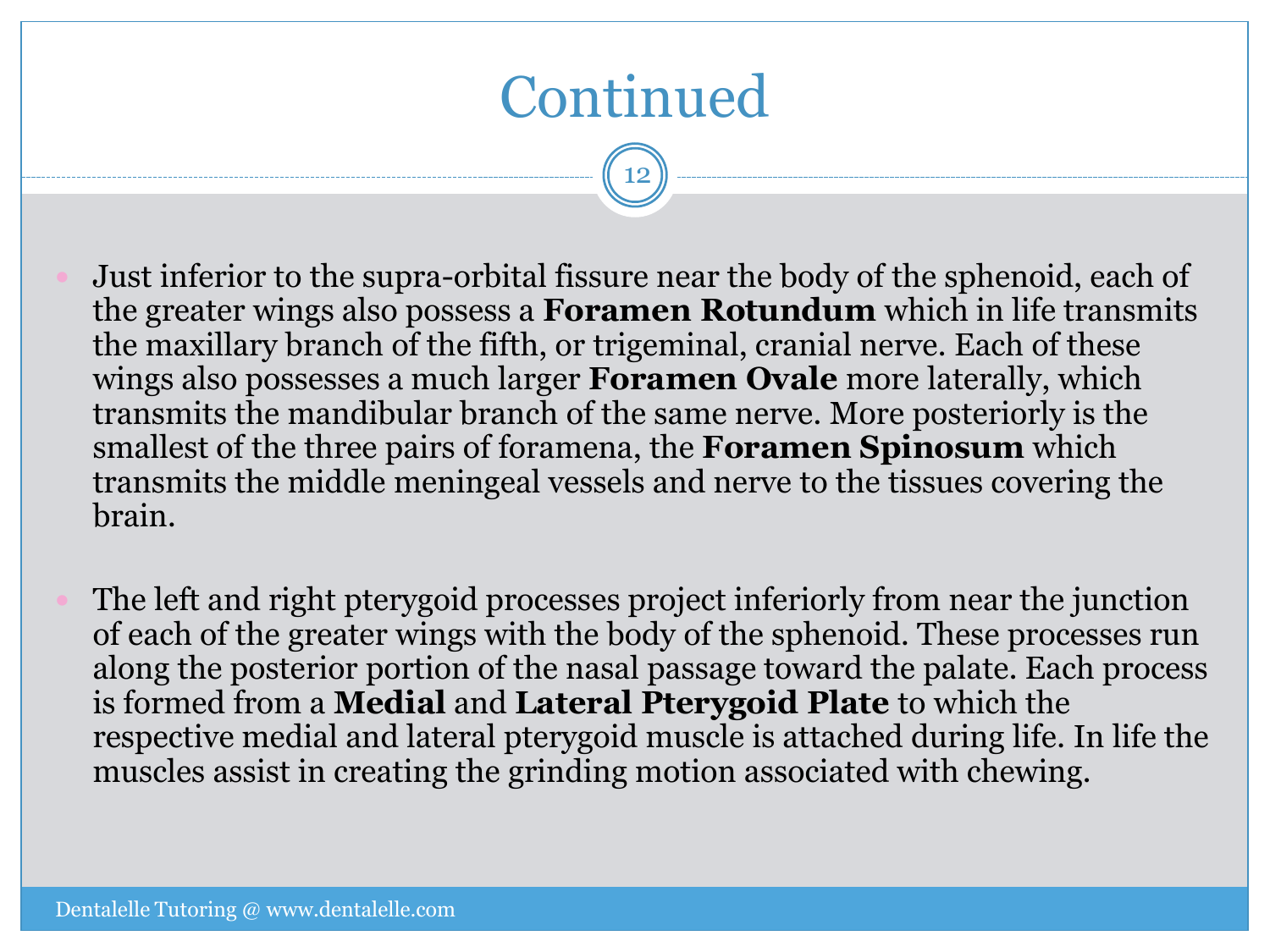#### The Ethmoid

- It has a number of features and projections, but unlike the sphenoid it cannot be seen from various views of the skull. It is a single bone that runs through the mid-sagittal plane and aids to connect the cranial skeleton to the facial skeleton. It consists of various plates and paired projections. The most superior projection is the **Crista Galli**, found within the cranium. It assists in dividing the left and right frontal lobes of the brain. Lateral projections from the Crista Galli are the left and right **Cribriform Plates** which in life cradle the first cranial nerves i.e., the olfactory nerves. The nerves brachiate through the porosity of these plates into the nasal cavity below. Directly inferior to the Crista Galli and running in the mid-sagittal plane is the **Perpendicular Plate** of the ethmoid which articulates with the vomer more inferiorly and assists in separating the left and right nasal passages. The Perpendicular Plate can be viewed anteriorly through the nasal cavity.
- Descending off each of the Cribriform Plates is a left or right **Orbital Plate** which aids to form the medial wall of the respective eye orbit. Each Orbital Plate is rectangular in shape and gives rise to two medial projections, the **Superior** and **Middle Nasal Concha**. These projections, like the separate Inferior Nasal Concha, assist in increasing the surface area within the nasal cavity and thereby the exposure of the brachiating olfactory nerve to inhaled odors. The Superior or **Supreme** Nasal Conche are smaller, and cannot be viewed through the anterior nasal opening because it is blocked from view by the more inferior Middle Nasal Conche.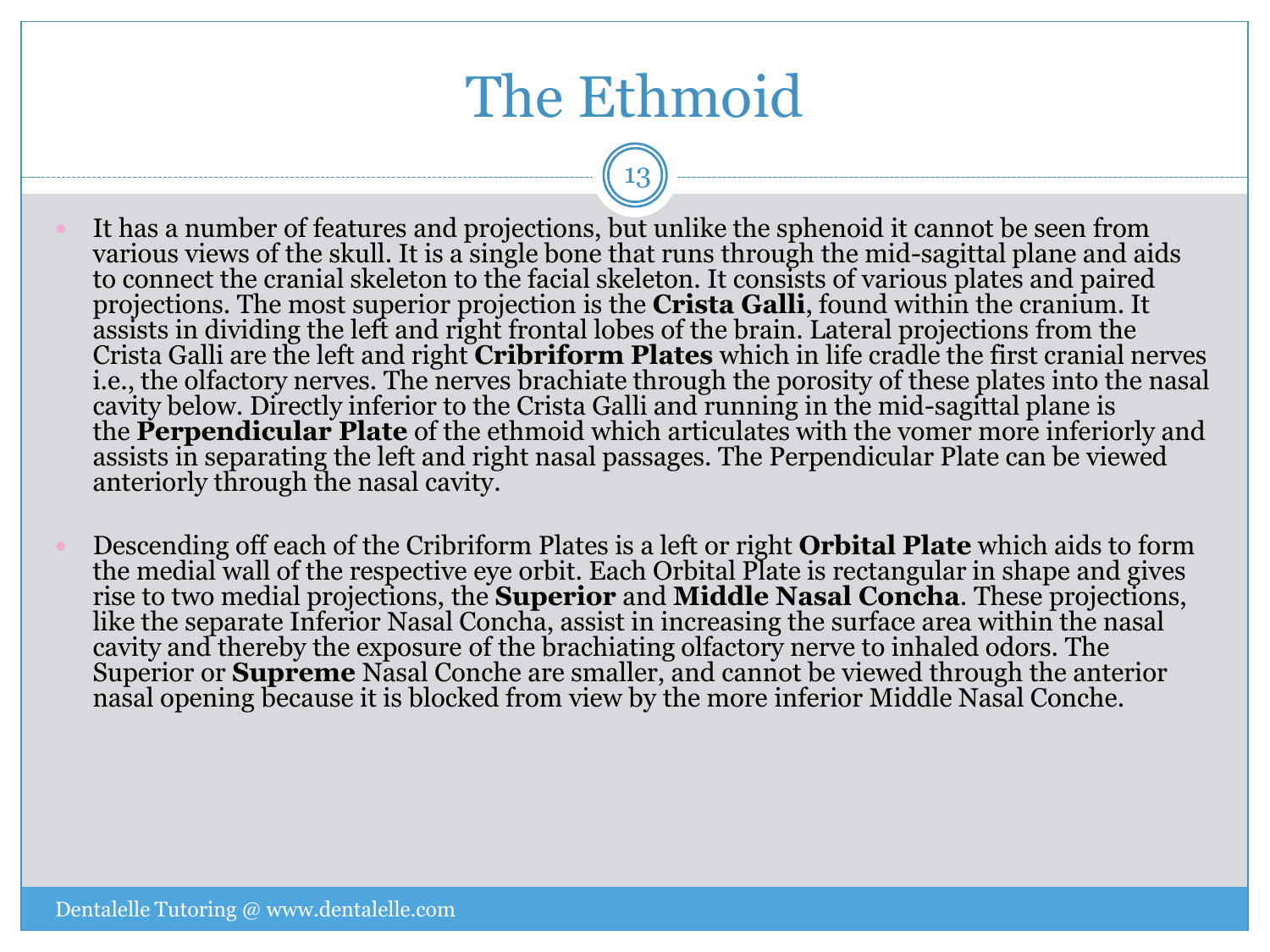### Paired Facial Bones

 $(14)^{10}$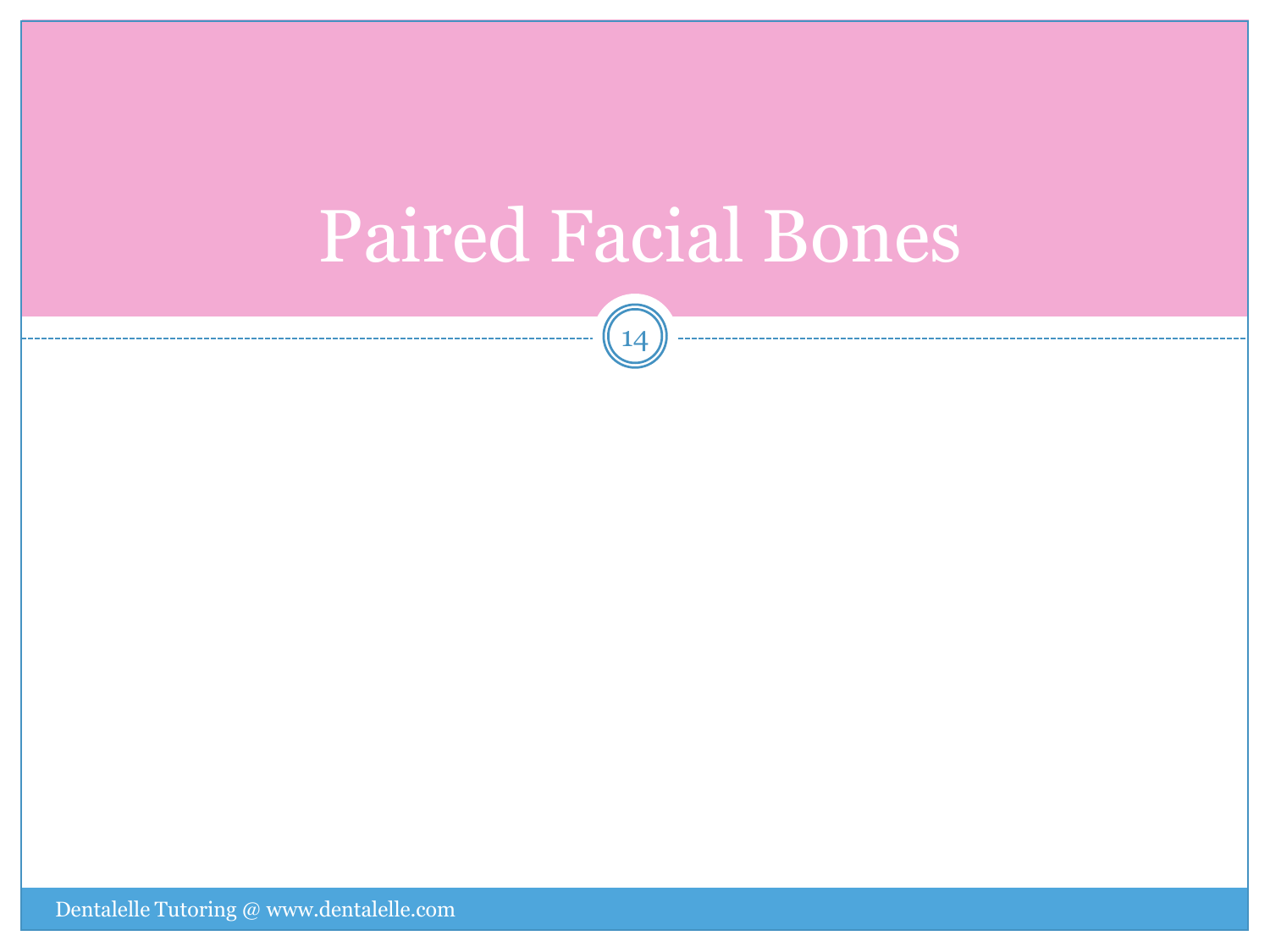#### The Lacrimal Bone

15

 The **Lacrimal** bones are the smallest and most fragile of the facial bones. They are paired left and right and assist in forming the anterior portion of the medial wall of each eye orbit. They are basically rectangular with two surfaces and four borders. Each of the borders articulate with the bones that surround the Lacrimal. The **Orbital** or **Lateral Surface** contributes to the eye orbit, while the **Medial Surface** assists in forming a small portion of the nasal passage. The orbital surface possesses a sharp superior-inferior running ridge called the **Posterior Lacrimal Crest** which divides this surface into an **Orbital Plate** and the **Lacrimal Sulcus**. The sulcus, along with a contiguous sulcus on the maxillae, assists in forming the lacrimal fossa which contains the lacrimal duct in life. The duct connects the medial corner of the eye to the nasal passage and allows tears from the eye to be shunted into the nasal passage.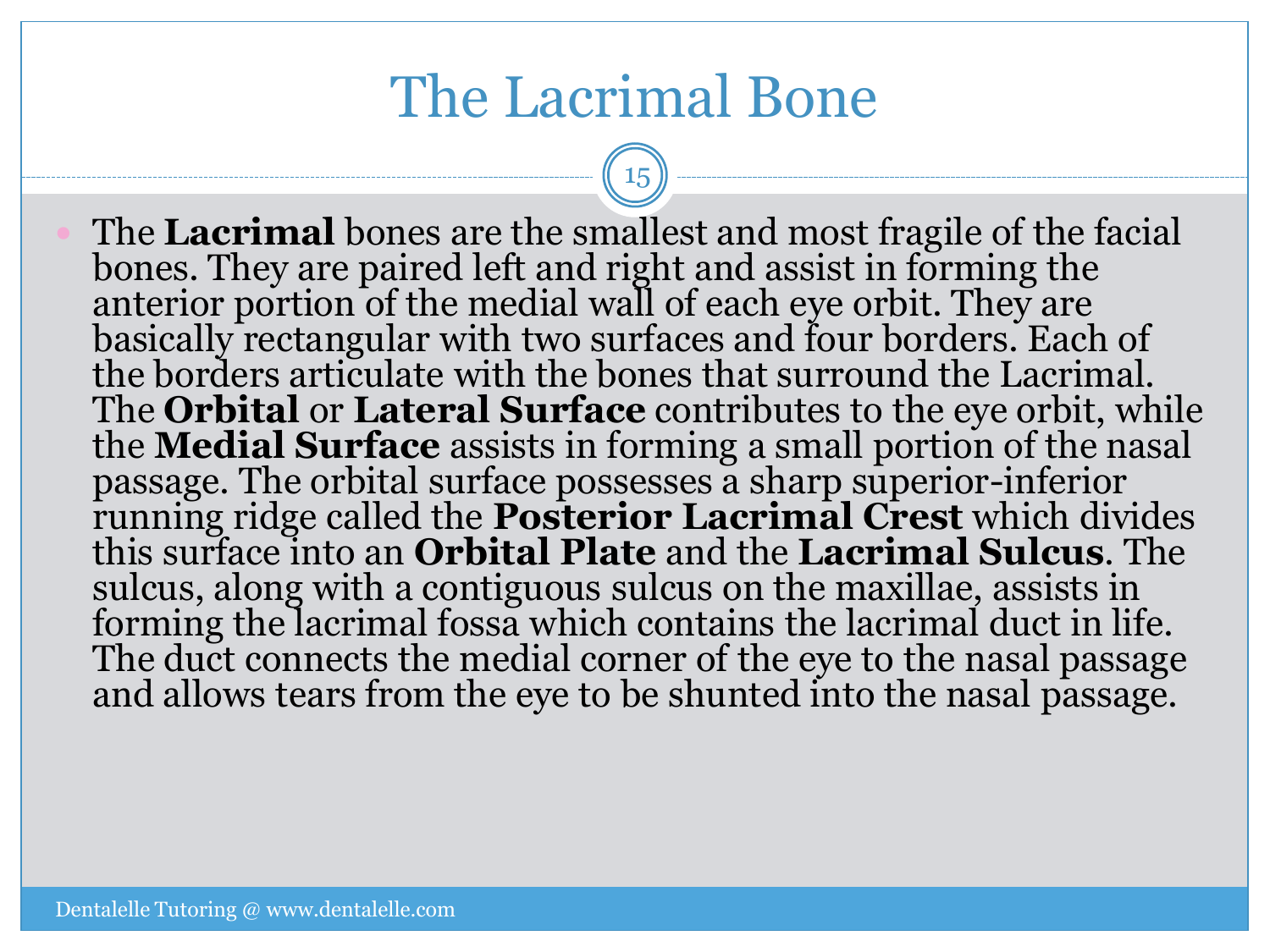#### The Nasal Bones

16

 Each of the nasal bones is a small rectangular bone which together form the bridge of the nose above the **Nasal Cavity** also called the **Piriform Aperture**. They articulate with each other by way of the **Internasal Suture** and with the frontal bone superiorly by way of the **Fronto-Nasal Suture** just below the glabellar region of the frontal bone. The intersection of these two sutures marks the anatomical landmark called **Nasion**. Laterally, each of the nasal bones articulates with the frontal process of the maxilla.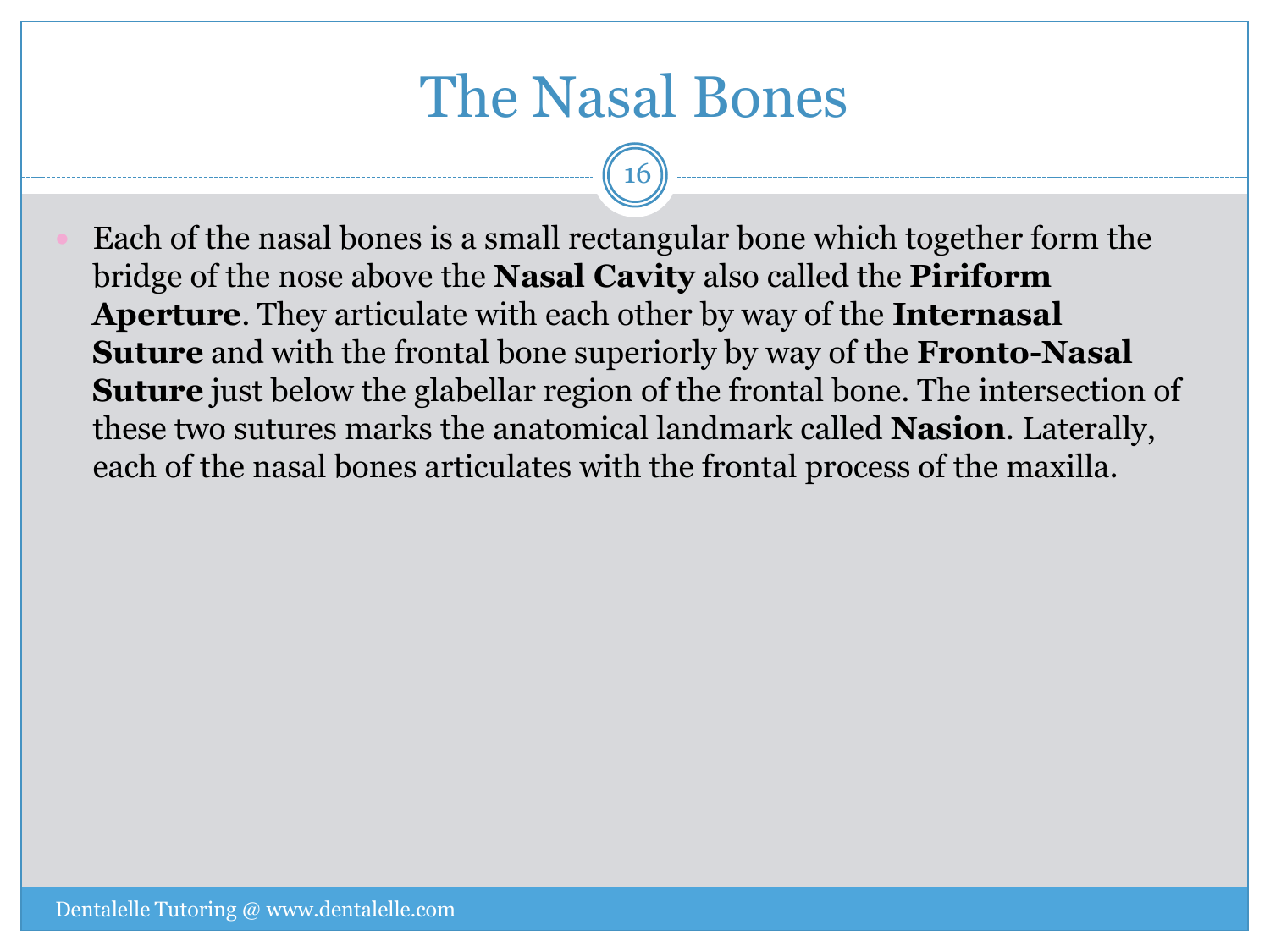#### The Zygomatic Bones

17

 Each cheek or zygomatic bone possesses three major processes which articulate with the bones which surround it.

 The **Frontal Process** of the zygomatic forms the lateral margin and wall of the eye orbit and projects superiorly to articulate with the zygomatic process of the frontal bone. This portion of the bone separates the eye orbit from the temporal fossa and possesses a posterior projecting edge called the **Marginal Process**. The **Temporal Process** of the zygomatic runs lateral and posterior toward an articulation with the zygomatic process of the temporal bone. Together these two processes assist in forming the zygomatic arch which serves as the attachment for the masseter muscle in life, one of the primary muscles used in mastication. The temporal muscle runs beneath the arch and is also a primary mover of the mandible in chewing. The **Maxillary Process** of the zygomatic articulates with the zygomatic portion of the maxilla by way of the **Zygo-Maxillary Suture**.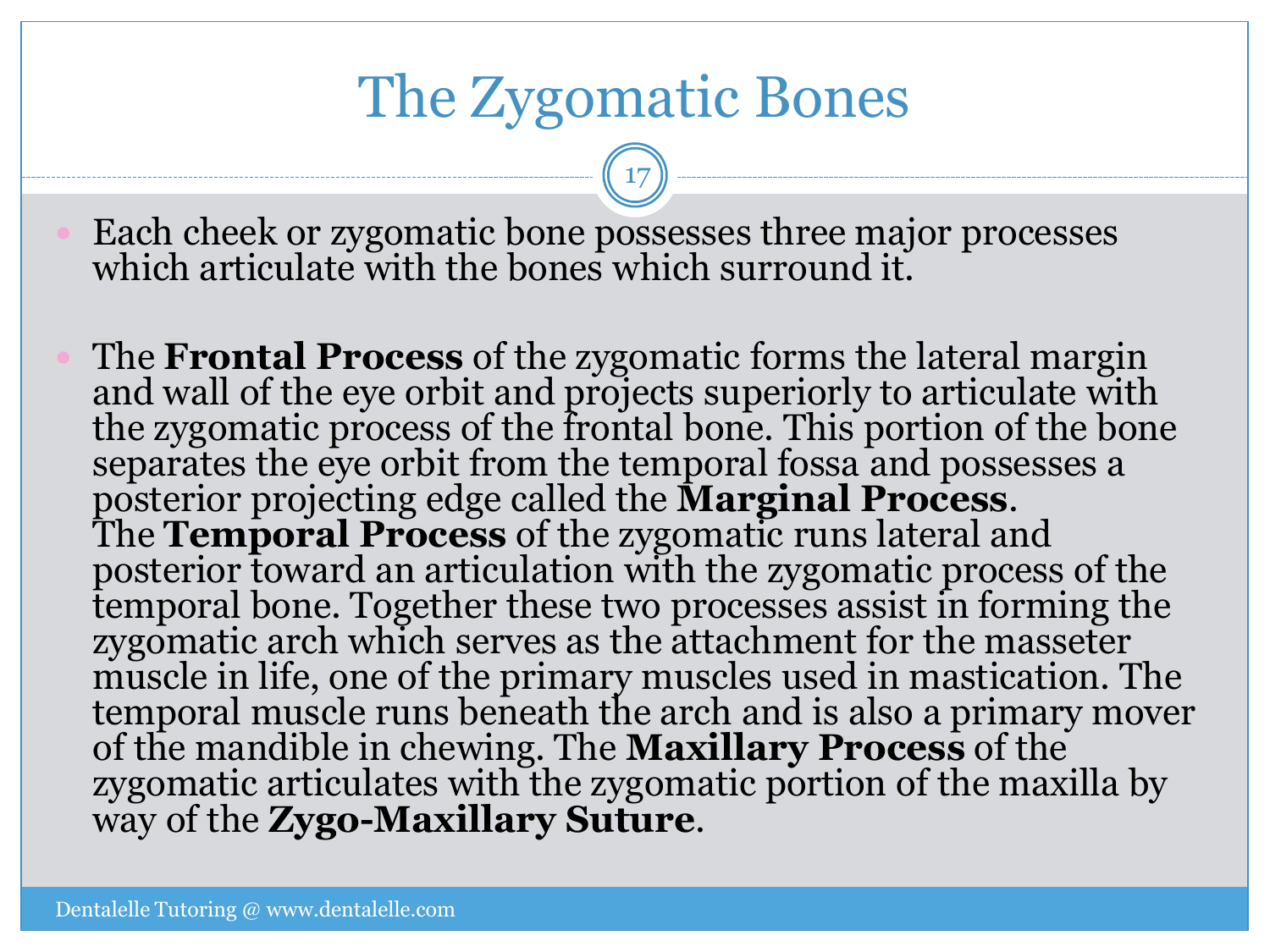#### The Maxillary Bone

18

 The **Maxillae** are the paired facial bones which contain the upper dentition and thus form the upper jaw. Each is basically hollow with a large **Maxillary Sinus**. A superior projection, the **Frontal Process**, assists in forming the lateral margin of the nasal aperture and ends by articulating with the frontal bone. An **Orbital Plate** forms the floor of the eye orbit, while the **Zygomatic Process** articulates with the zygomatic bone. On the anterior surface of the bone, near the maxillo-zygomatic suture, there is an **Infra-Orbital Foramen**. The **Alveolar Process** of the Maxilla contains the upper dentition and assists in giving rise to the **Palatine Portion** which forms the anterior half of the hard palate. The left and right Maxillae articulate with one another by way of the **Inter-Maxillary Suture**. The superior end of this suture frequently terminates with the **Nasal Spine**.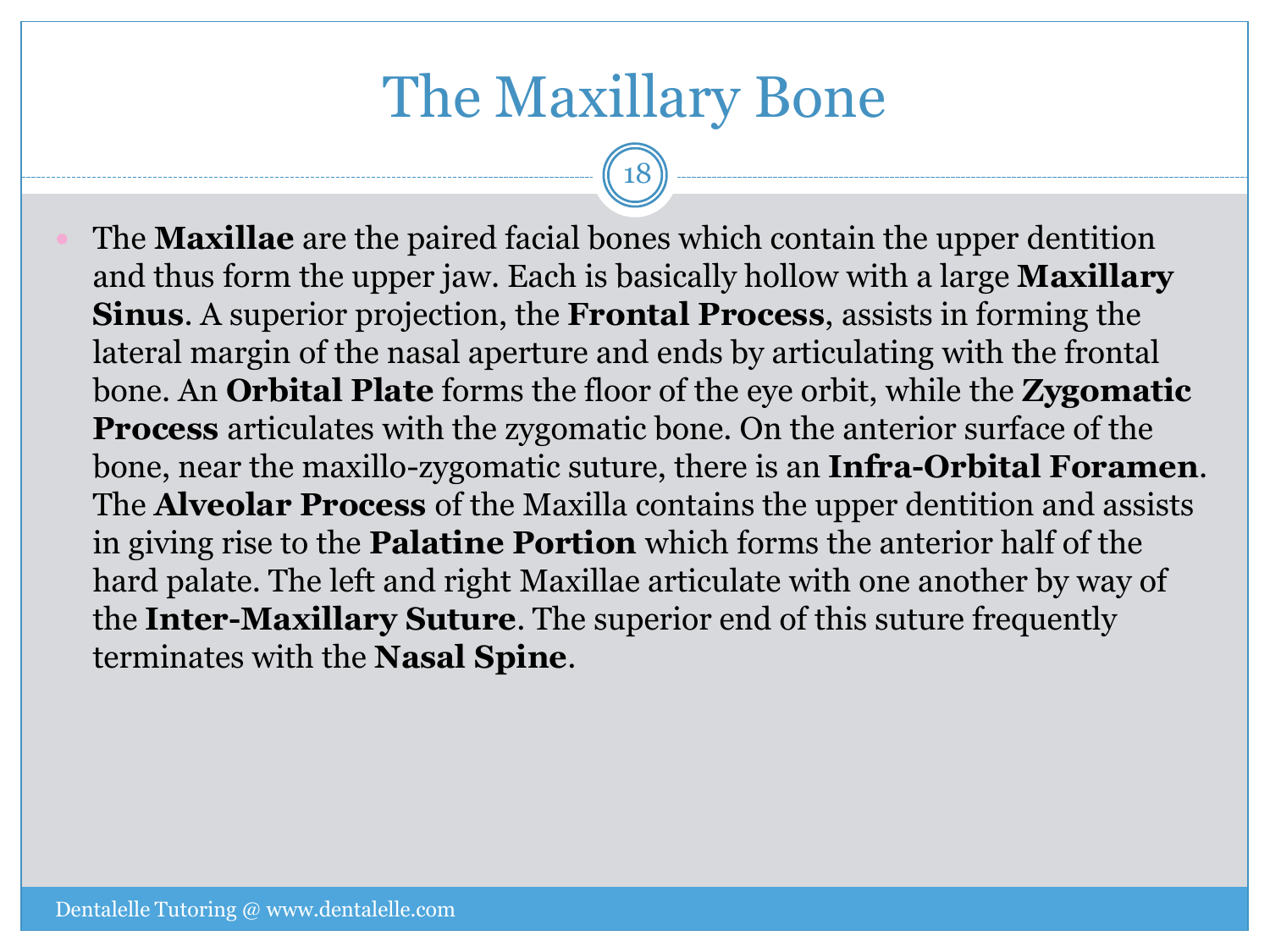#### The Palatine Bones

19

 The **Palatine Bones** are paired left and right and articulate with one another in the mid-sagittal plane at the **Interpalatine Suture**. Both bones assist in forming the posterior portion of the hard palate as well as a portion of the nasal cavity. Each bone possesses a **Horizontal Part**, with an inferior surface which forms the posterior portion of the hard palate and a superior surface that assists in forming the posterior portion of the floor of the nasal cavity. The **Vertical Part** of each contributes to the lateral wall of the nasal cavity. Near the posterior junction of the Vertical and Horizontal Parts on the palatal surface is a **Palatine Foramen**. Each bone possesses a number of processes and articular surfaces which touch the bones that surround it.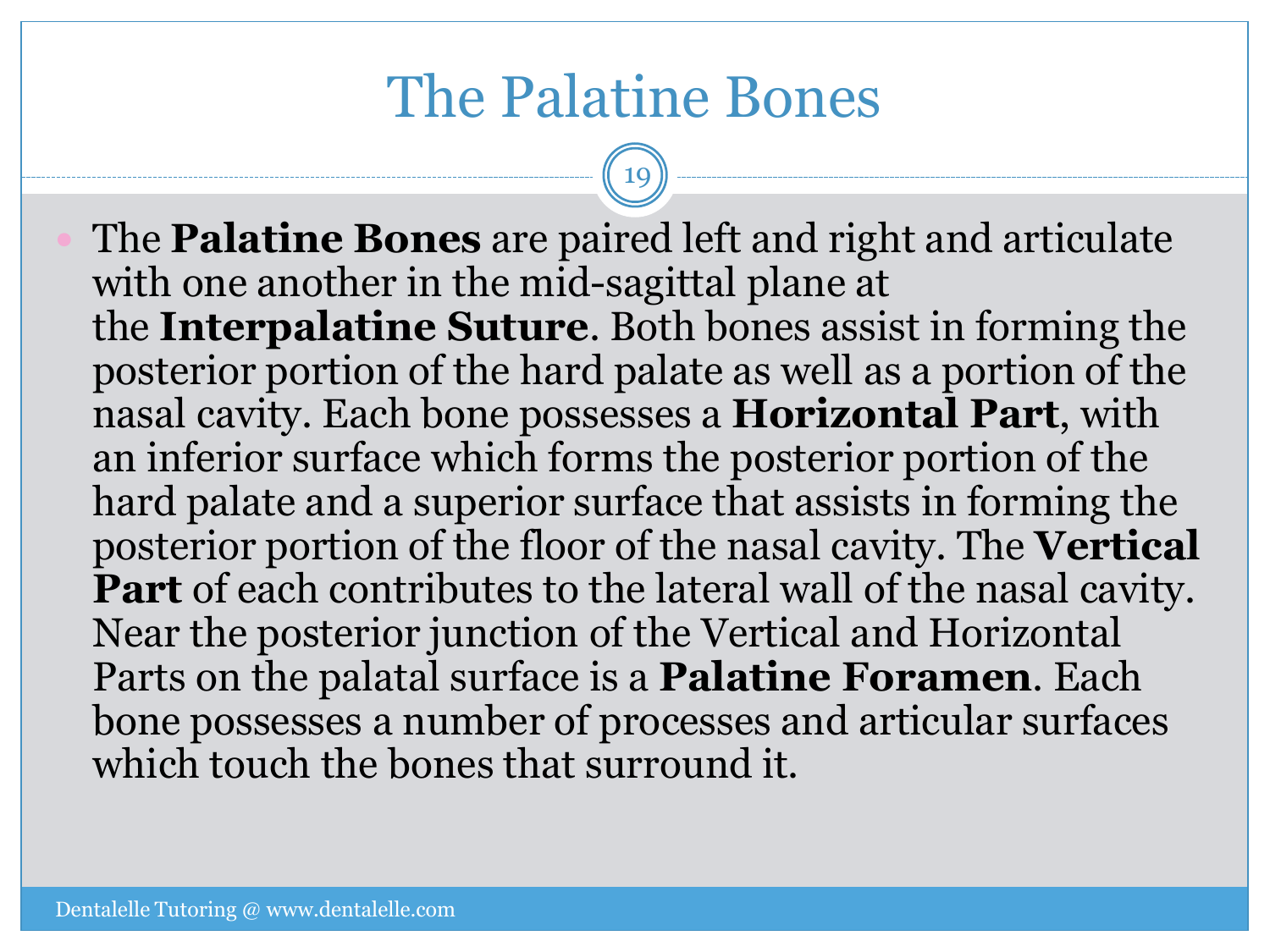#### The Inferior Nasal Concha

20

 The **Inferior Nasal Concha** is a very thin, porous, and fragile, paired bone basically elongated and curled upon itself. It lays in the horizontal plane and is attached to the lateral wall of the nasal cavity. By way of the **Maxillary Process** on the bone's lateral surface, it is attached to the maxilla, and by way of the **Lacrimal, Ethmoid** and **Palatine Processes** to each of the bones which assist in forming the lateral wall of the nasal cavity. By projecting into the nasal cavity, the medial surface of the Inferior Nasal Concha assists in increasing the surface area within the cavity and thus increases the amount of mucus membrane and olfactory nerve endings exposed to inhaled odors.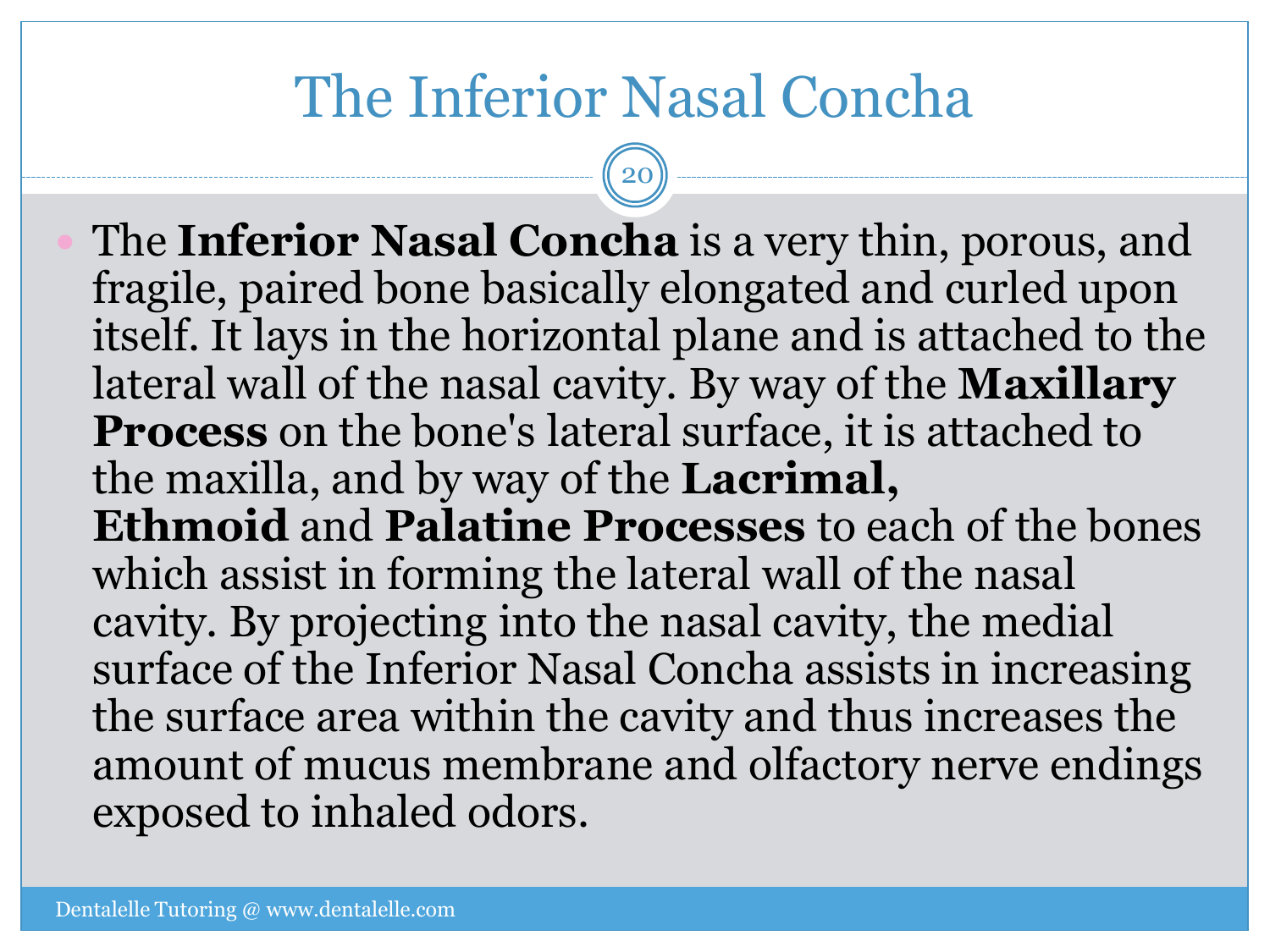### Unpaired Facial Bones

 $\begin{pmatrix} 21 \end{pmatrix}$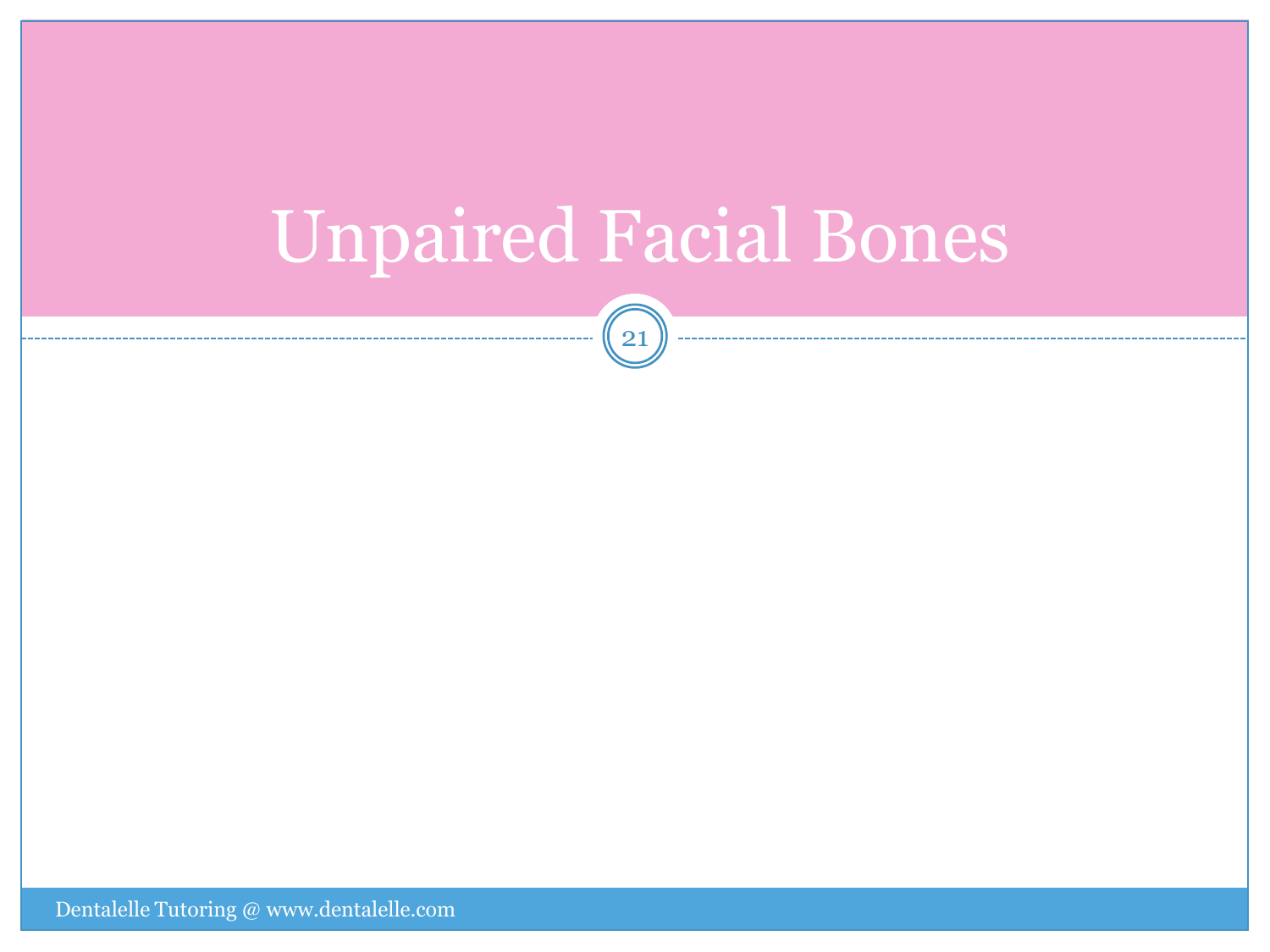#### The Vomer Bone

22

 The **Vomer** is a single relatively flat bone located in the mid-sagittal plane. It articulates with the perpendicular plate of the ethmoid superiorly and together aid in forming the nasal septum. While it is frequently deflected slightly to the left or right, in general the septum is aligned perpendicularly and divides the nasal aperture into the left and right nasal passages. In addition to the **Perpendicular Portion**, superiorly the Vomer mushrooms out into a pair of **Alae** which terminate and articulate with the sphenoid in a heart shaped process. Inferiorly the Vomer rests on both the maxillae and the palatines.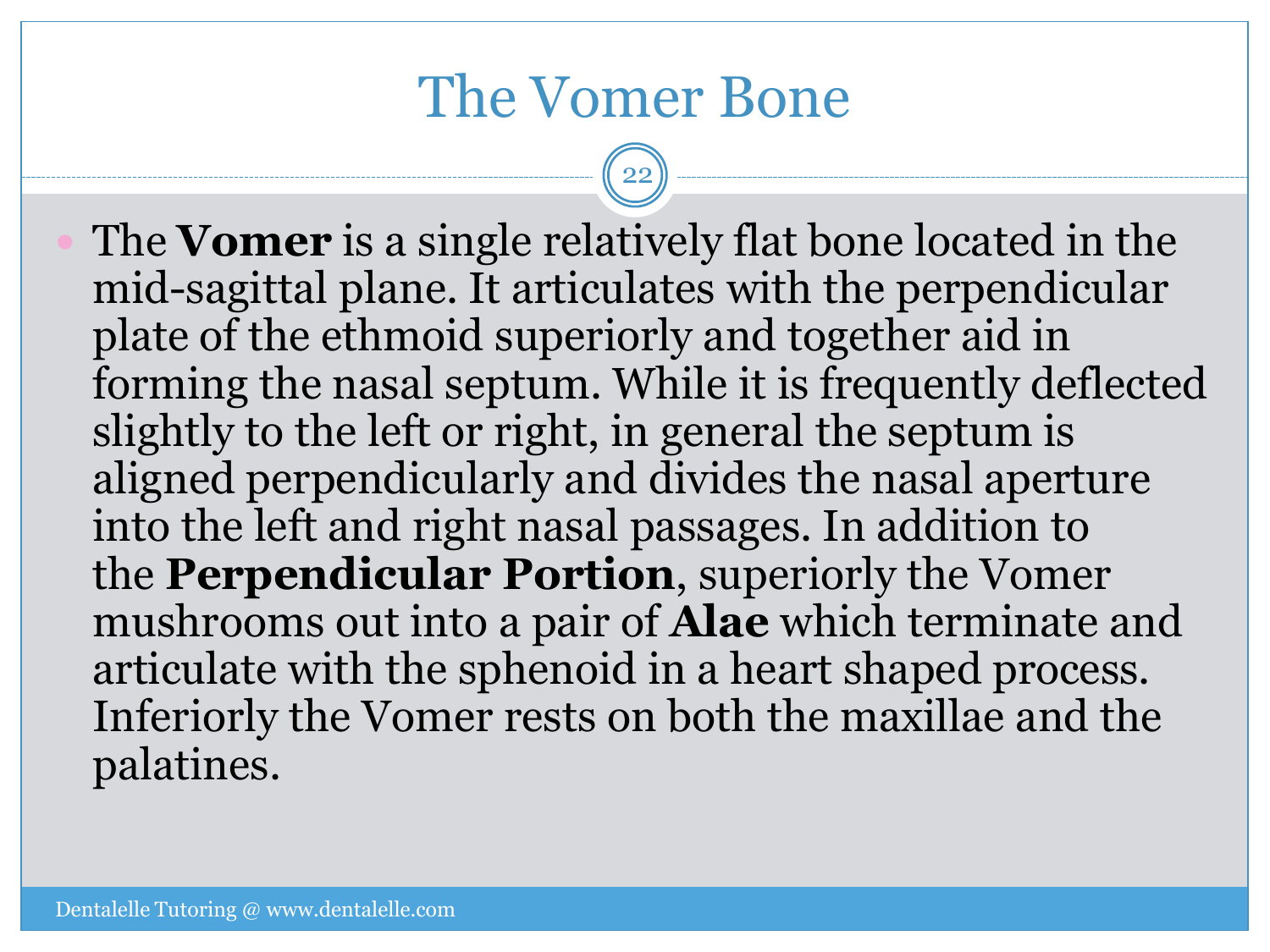#### The Mandible

- The **Mandible** or lower jaw consists to four major portions, a left and right **Mandibular Ramus** and the left and right **Body**. The **Alveolar Process** of the body is that portion of the mandible which contains the lower dentition. The junction of the ramus and the body occurs at the **Gonial Angle** where externally one of the masseter muscles is attached. The left and right masseters make up a set of two sets of muscles used in chewing. At the gonial angle on the internal surface the **Pterygoid Attachments** are found. These attachments are for the medial and lateral pterygoid muscles which assist in the grinding motion of chewing.
	- The external surface of the mandibular body possesses the **Mental Foramen** and at the midline, the **Mental Protuberance** or chin. The internal surface of the body possesses the **Lingual Foramen**, the **Mandibular Canal**, and the longitudinal running **Mylohyoid Ridge**. The **Genio Tubercle** is located in the mid-sagittal plane on the internal surface of the mandible. The superior margin of each ramus possesses both a **Mandibular Condyle** or **Head**, for articulation with the temporal bone at the tempro-mandibular joint, and the **Coronoid Process**, for the attachment of the temporalis muscle (one in the set of primary muscles used in mastication). The mandible articulates with each of the Maxillae by way of their contained respective lower and upper dentition.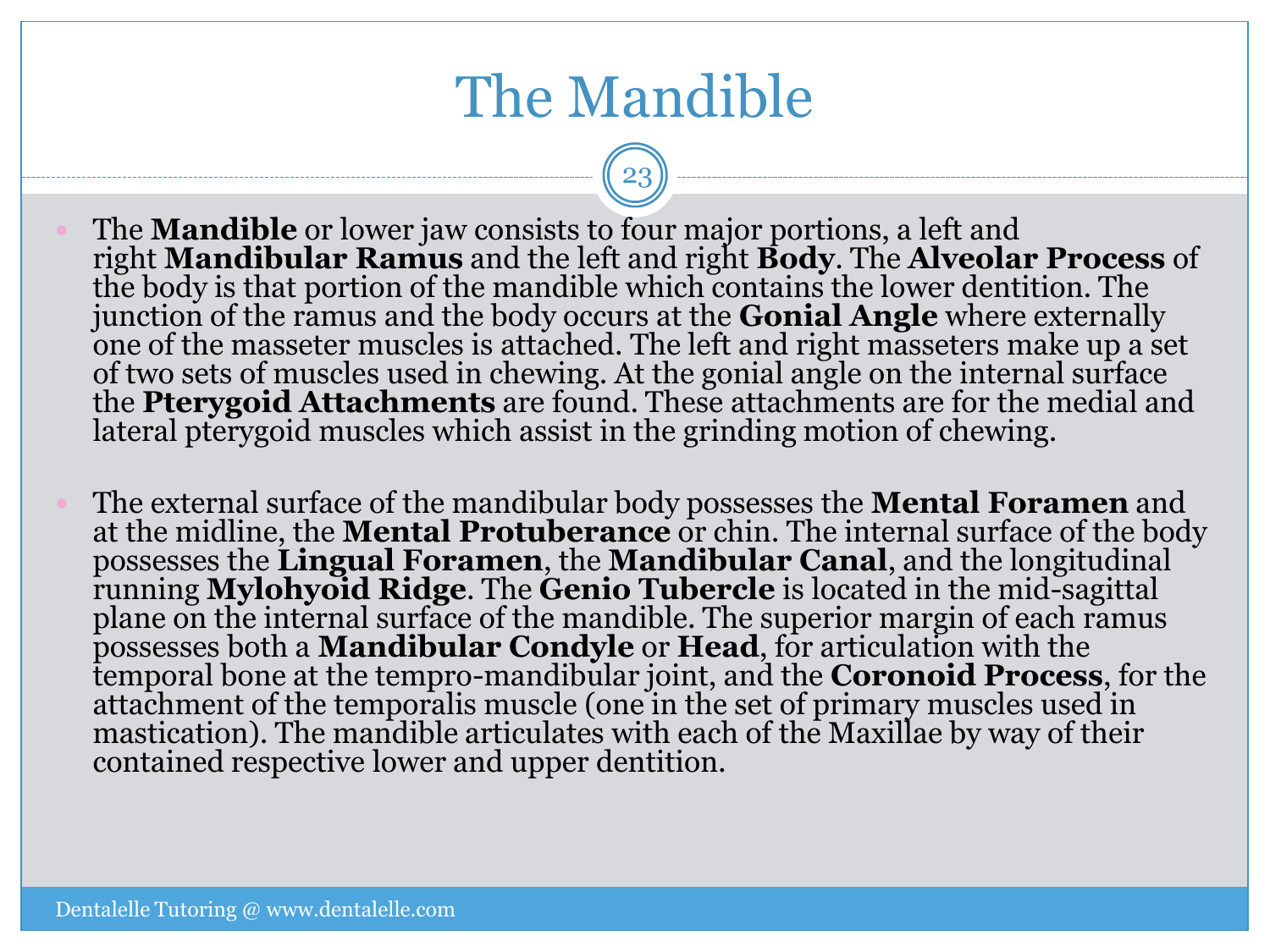#### The Hyoid Bone

24

 The hyoid is a single small "U" shaped bone in the adult which does not articulate with any other bone. It is suspended from the styloid process of each temporal bone by means of the stylohyoid ligaments. It is located in the midsagittal plane, at the front of the throat, and beneath the mandible but above the larynx near the level of the third cervical vertebrae. It is formed from three separate parts (i.e., the **Body**, and the left and right **Greater** and **Lesser Cornu**) which fuse in early adulthood. The base of the "U" shaped bone is located anteriorly while the Cornu project posteriorly.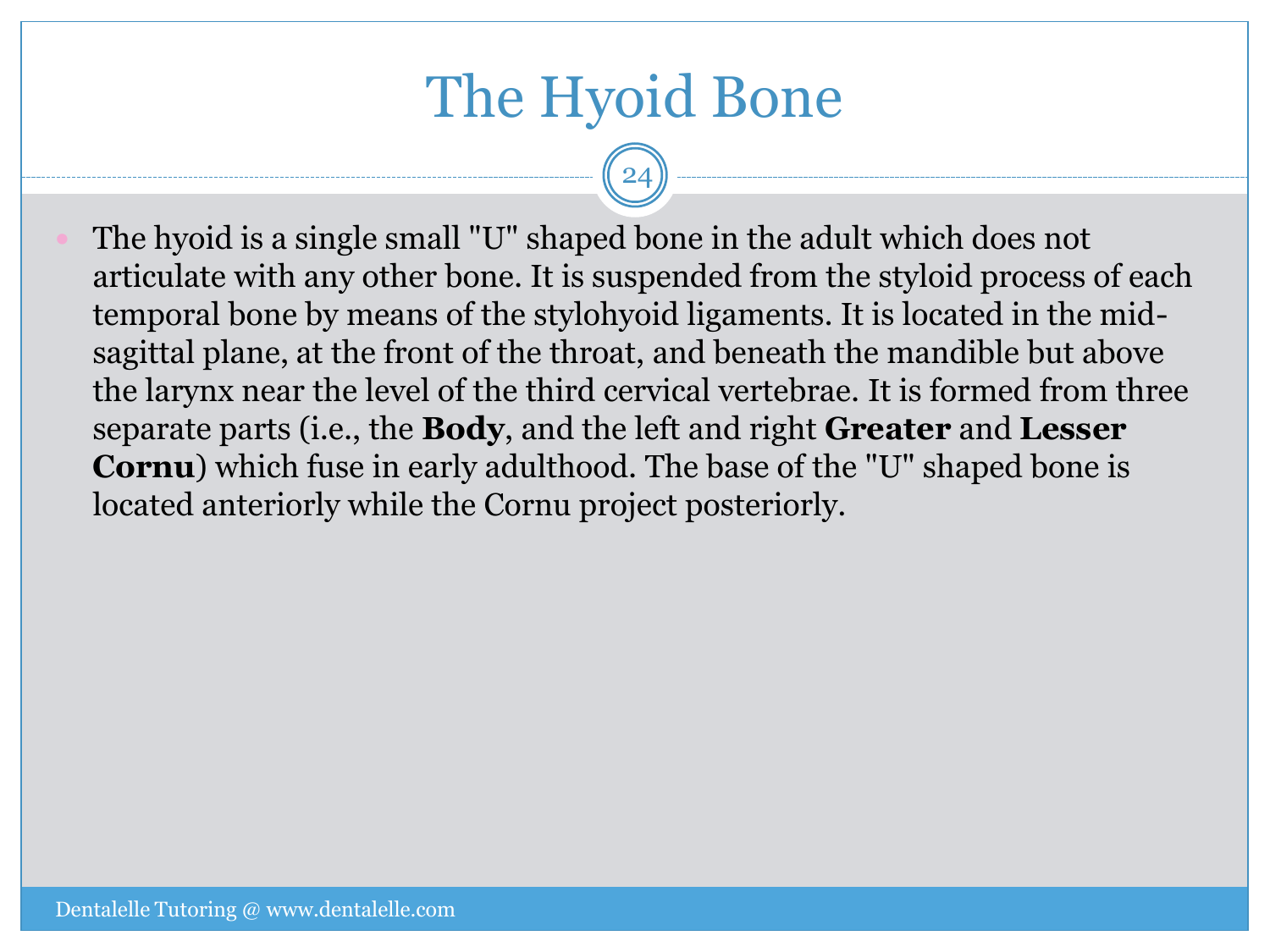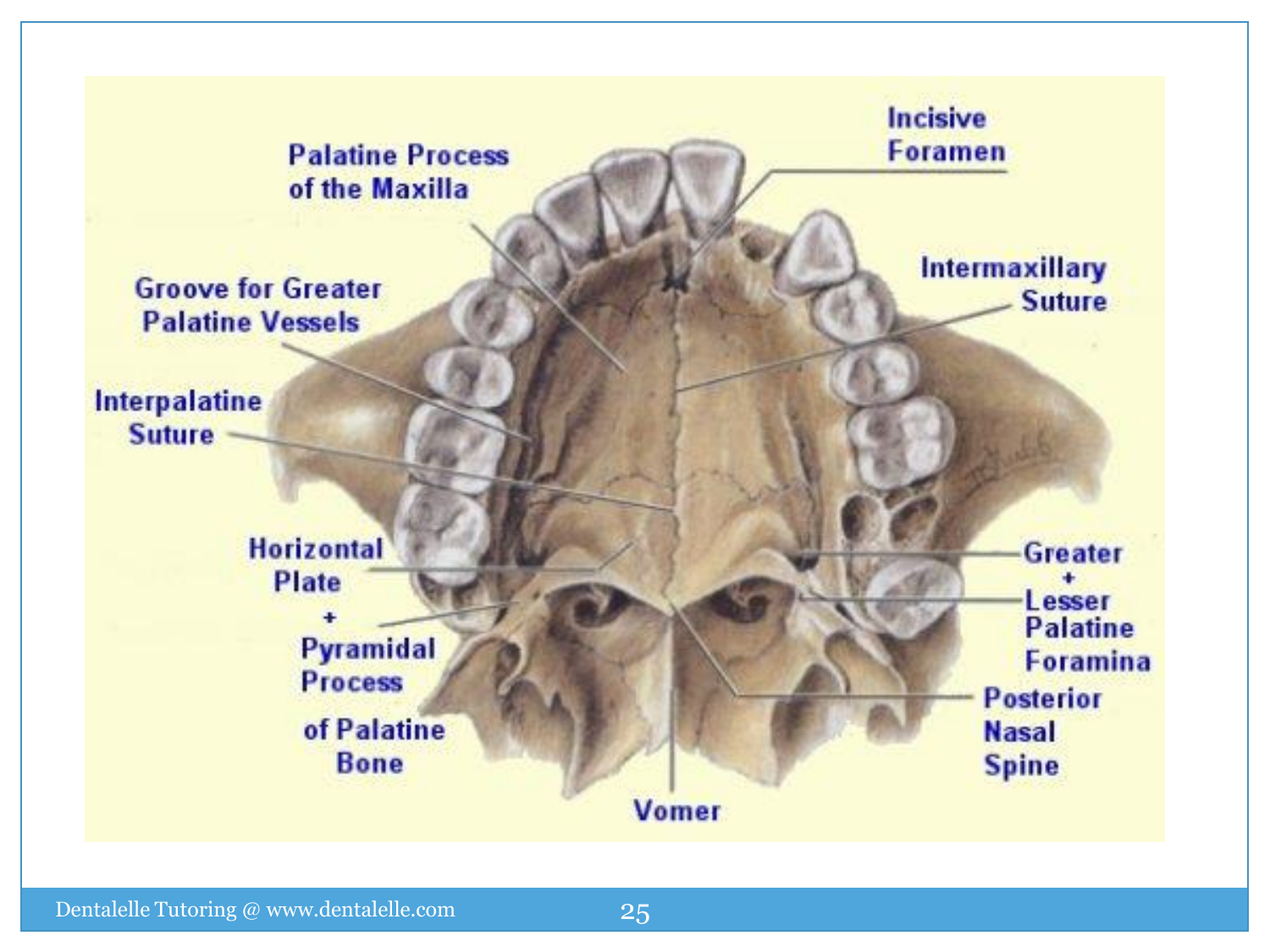### The Hard Palate

- The hard palate is vaulted. Its bony skeleton is made up of the palatine processes of the maxillae (anterior two thirds) and the horizontal plates of the palatine bones (posterior third). The mucosa of the hard palate is tightly bound to the underlying bone.
- At the anterior end of the hard palate are transverse palatine folds which assist with the manipulation of food during chewing. In the midline is a narrow whitish streak, the palatine raphe, which marks the site of fusion of the embryonic palatal processes. The blood supply is chiefly from the greater palatine artery of each side. **The greater palatine vessels emerge from the greater palatine foramina. There is one of these on each side in the lateral border of the hard palate, medial to the upper 3rd molar** tooth. The nasopalatine nerve supplies the mucous membrane of the anterior part of the hard palate. The nasopalatine nerve passes from the nose through incisive canals that open into the incisive foramen which is posterior to the central incisor teeth. Behind each greater palatine foramen and more laterally, is the pterygoid hamulus of each side.
- The most posterior end of the hard palate is extended a little bit in the midline and this process is called the **posterior nasal spine**.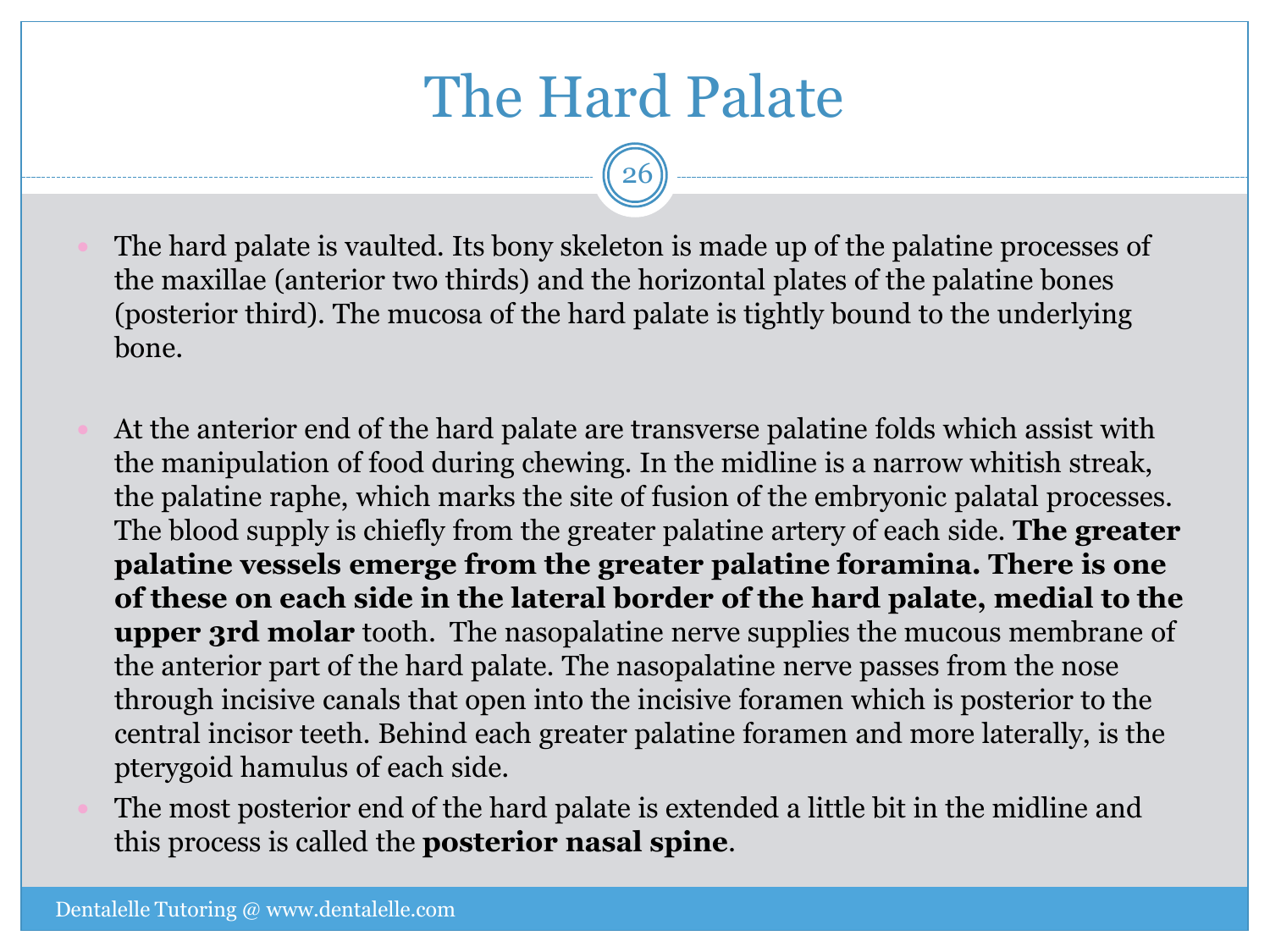

Dentalelle Tutoring  $@$  www.dentalelle.com  $% \mathcal{N}$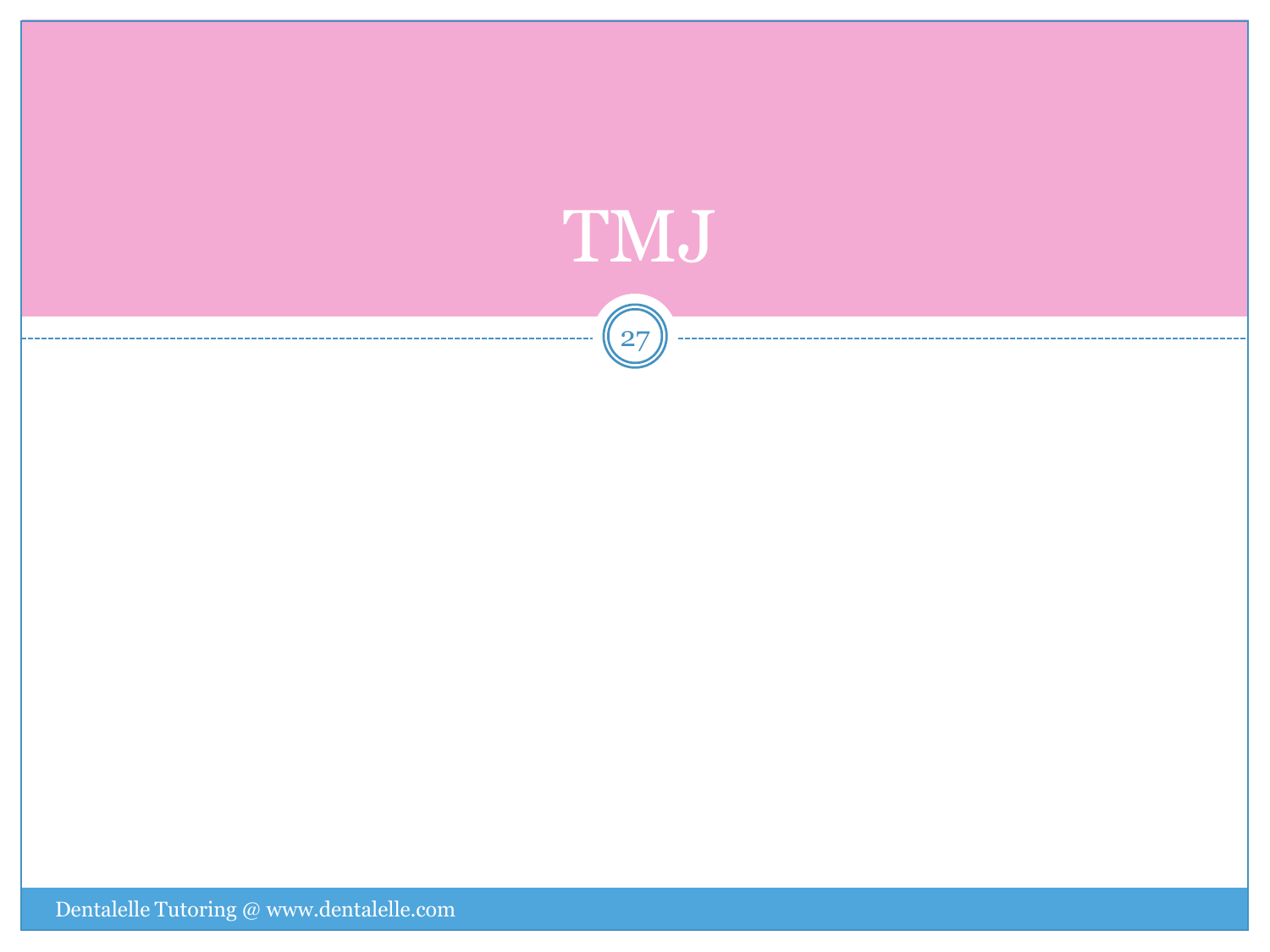

mouth include the bones, joints, and muscles. When functioning correctly, your jawbone is separated from your skull by a soft disc that acts as a cushion when you chew, speak or swallow.

#### Temporomandibular Joint **Normal Open Position**

When the joint is functioning properly, the disc stays in place when the jaw is in use, preventing the bony structures from coming in contact.

Temporomandibular Joint **Dysfunctioning Open Position** 

When the joint is not functioning properly, the disc is commonly pulled forward when the jaw is in use, causing the bones of the skull and jaw to grind together.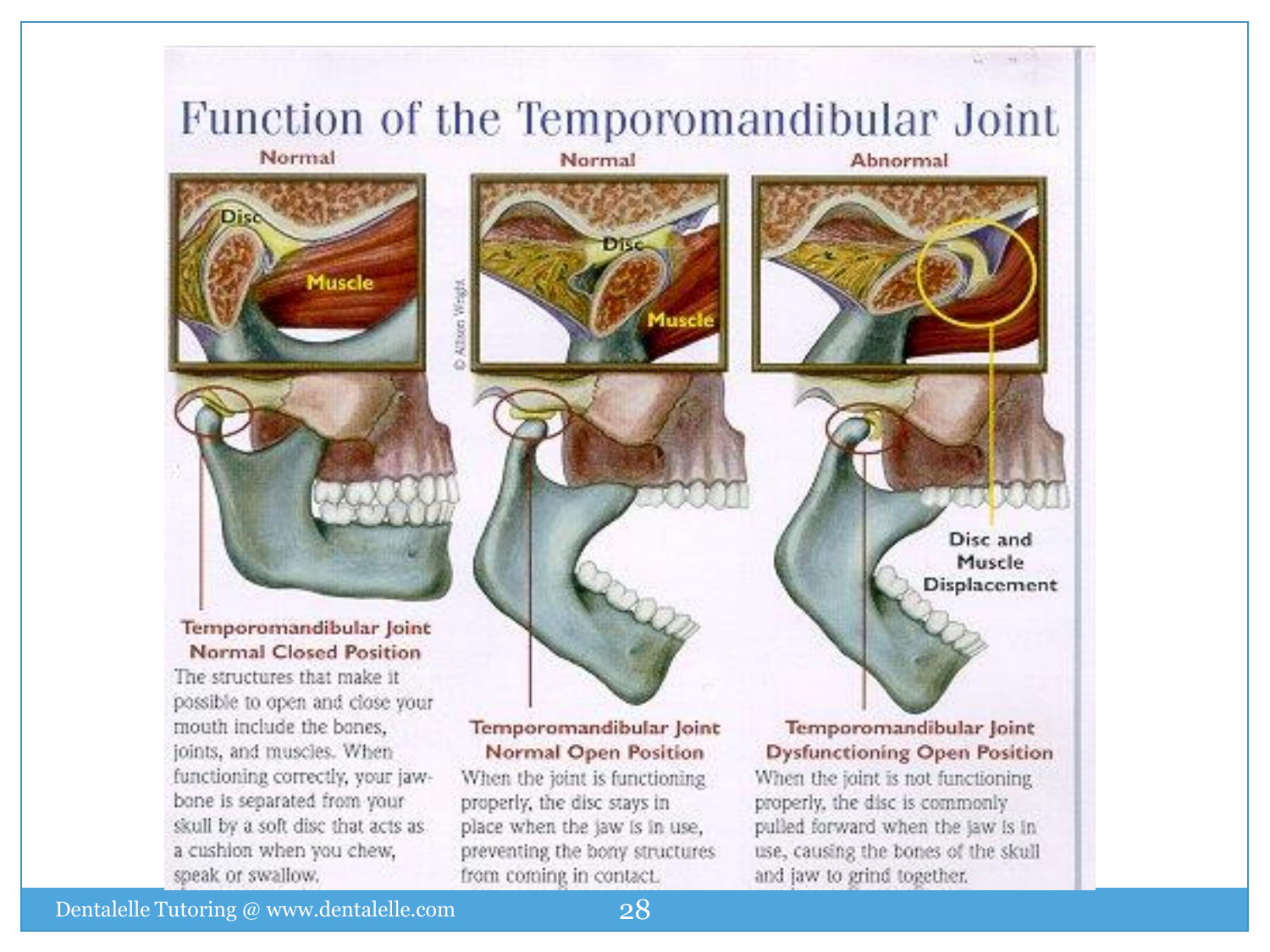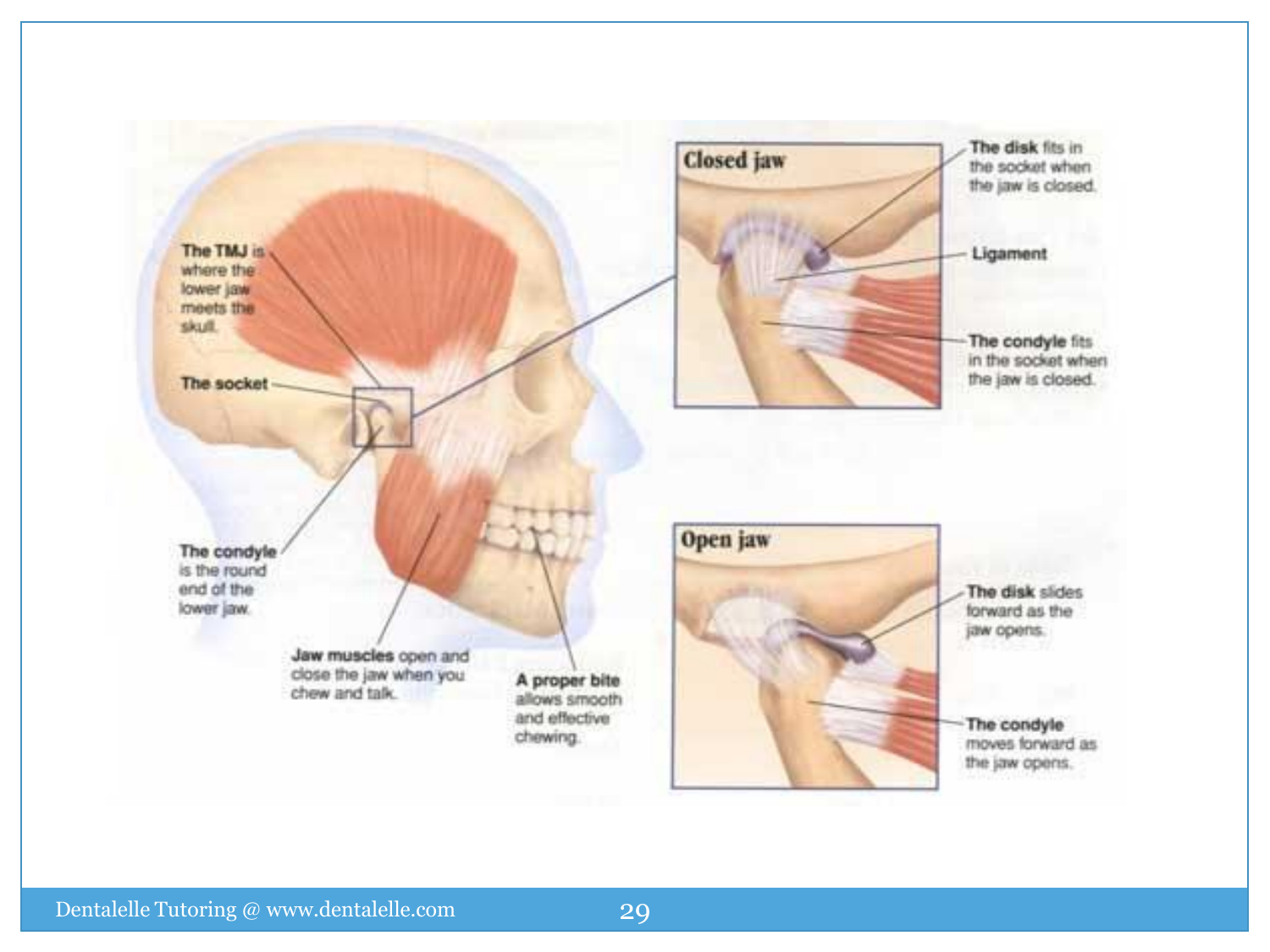### TMJ

30

 There are three basic types of joints in the human body, and the TMJ incorporates characteristics of all three.

1. **The hinge joint**, like a knee or elbow, the joint moves like a door opening and closing.

2. **The ball and socket joint**, like the hip or shoulder, a wide range of motion is achieved by circular motion around a central point.

3. **The glide joint**, like the wrist wherein motion is achieved when bones essentially glide together and apart.

The TMJ acts like a ball and socket joint when you chew your food, and it acts like a gliding joint when you jut your jaw forward.

To add to the complexity of the TMJ, it is the only joint in the body wherein its motion directly affects the other joint on the other side of the head.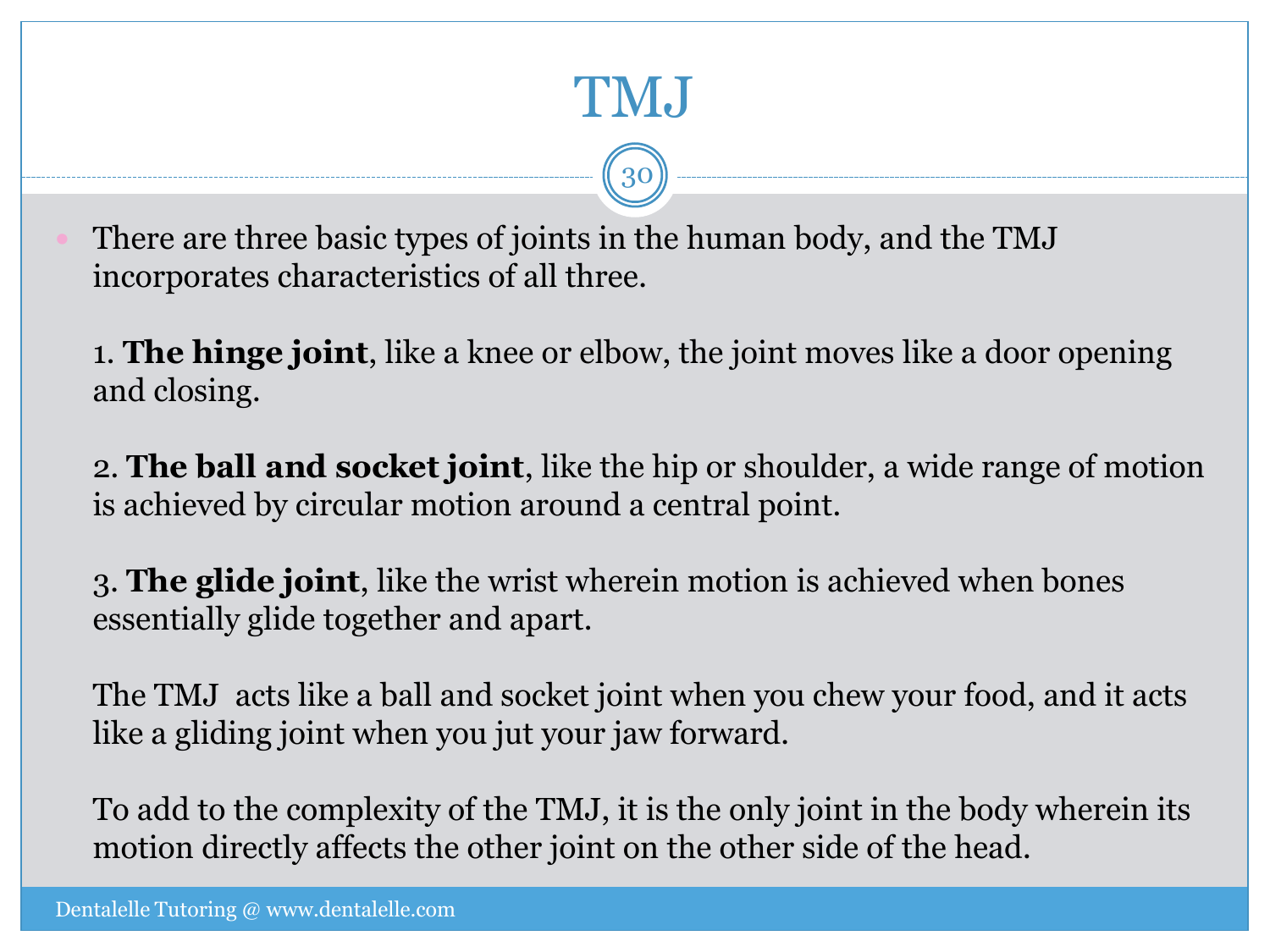#### More about the TMJ

- TMJ is the abbreviation used to represent the jaw joint. It stands for temporomandibular joint. TMJ is an anatomical term but is often used to refer to any problem with this joint or the associated jaw muscles. Dentists will generally use the term *temporomandibular disorders* (TMD) to refer to abnormalities that affect the TMJ or the associated jaw muscles.
- The upper part of the mandibular joint is a hollow (*mandibular fossa*) formed by the temporal bone of the skull. The lower part is formed by the **mandibular condyle** (end of the lower jaw), hence the term temporomandibular joint. The right and left lower joint bones are joined together by the body of the mandible, and are able to rotate and also move in and out of the upper part of the fossa. This makes the mechanics of jaw movement complex. When one joint is not working well the other is often affected.
- There are 3 paired and powerful muscles that close the jaw and bring the teeth together for the biting and grinding of food: the *masseter, temporalis,* **and** *medial pterygoid muscles.* The paired lateral *pterygoids* protrude the lower jaw and produces jaw opening.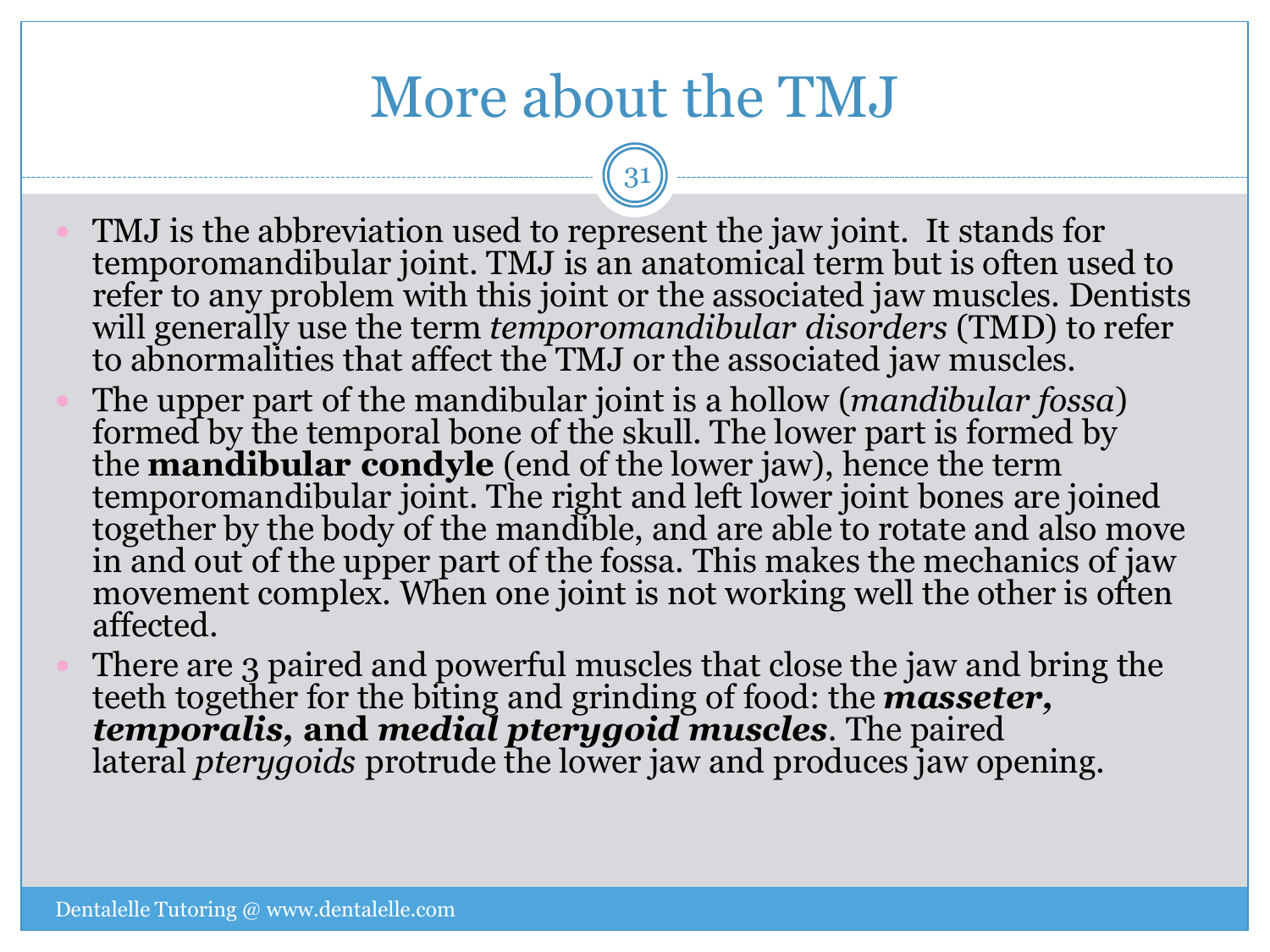**Mandibular fossa** - the hollow formed from the temporal bone of the skull where the mandibular condyle (lower joint bone) sits when the mouth is closed.

…

- **Mandibular condyle** the lower joint bone that is rounded and moves in and out of the fossa during mouth opening and closing. The right and left condyles are joined together by the mandible (lower jaw).
- **Articular disc** a firm pad of tissue occupying the space between the upper and lower joint bones. The disc helps to maintain smooth movement and position between the 2 joint bones. Changes in disc position are often the cause of noises occurring in the joint during mouth movements. The disc itself does not have sensation but the surrounding ligaments such as the posterior attachment are sensitive and may become painful due to a disc disorder. The posterior attachment connects the disc to the mandibular fossa.